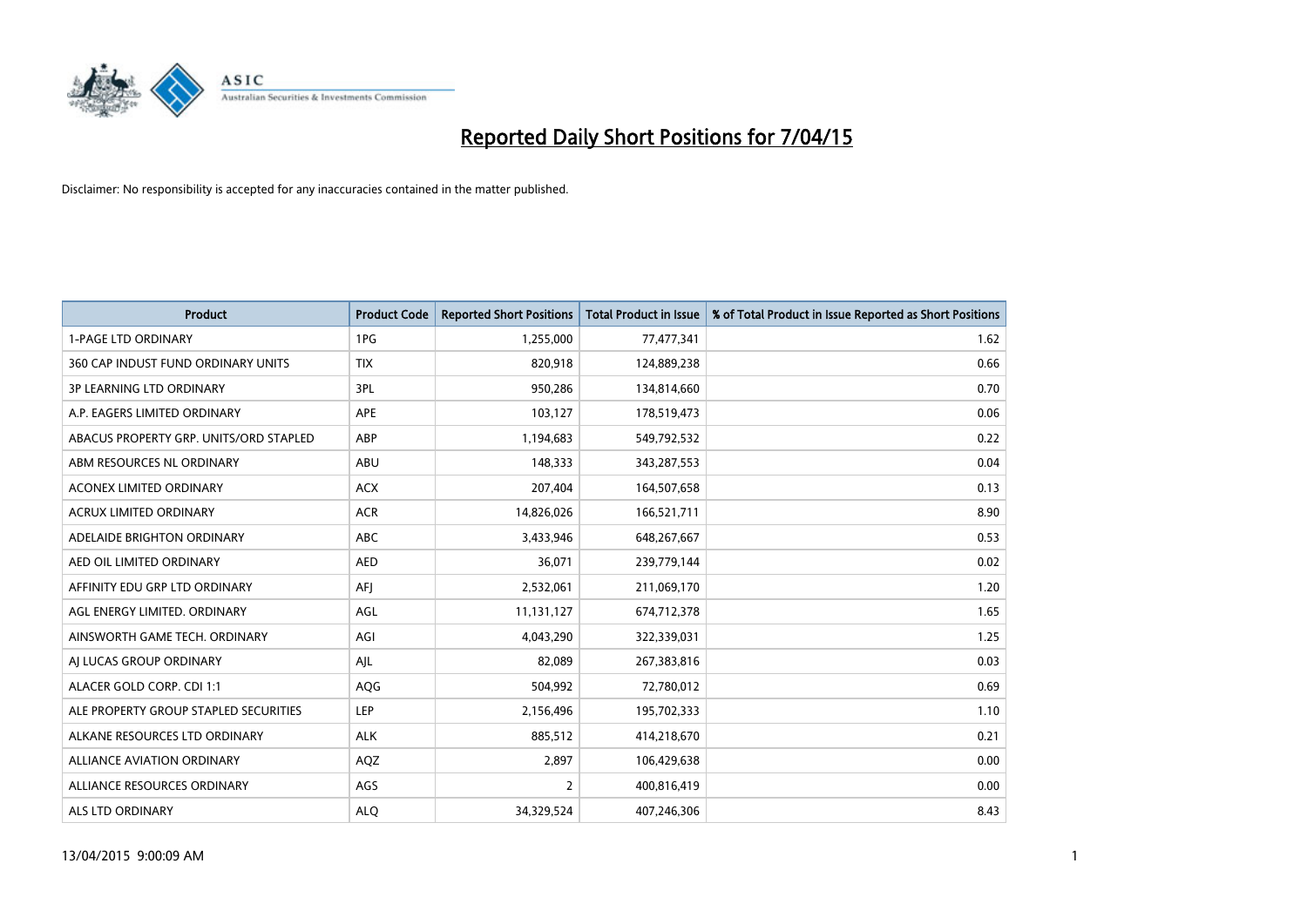

| <b>Product</b>                          | <b>Product Code</b> | <b>Reported Short Positions</b> | <b>Total Product in Issue</b> | % of Total Product in Issue Reported as Short Positions |
|-----------------------------------------|---------------------|---------------------------------|-------------------------------|---------------------------------------------------------|
| ALTIUM LIMITED ORDINARY                 | <b>ALU</b>          | 415,627                         | 129,272,762                   | 0.32                                                    |
| ALUMINA LIMITED ORDINARY                | AWC                 | 22,259,635                      | 2,806,225,615                 | 0.79                                                    |
| AMALGAMATED HOLDINGS ORDINARY           | AHD                 | 4,313                           | 157,983,073                   | 0.00                                                    |
| AMCOM TELECOMM. ORDINARY                | AMM                 | 5,173,350                       | 266,399,148                   | 1.94                                                    |
| AMCOR LIMITED ORDINARY                  | AMC                 | 4,291,982                       | 1,206,684,923                 | 0.36                                                    |
| AMP LIMITED ORDINARY                    | AMP                 | 6,392,309                       | 2,957,737,964                 | 0.22                                                    |
| ANSELL LIMITED ORDINARY                 | <b>ANN</b>          | 2,507,119                       | 153,139,924                   | 1.64                                                    |
| ANTARES ENERGY LTD ORDINARY             | AZZ                 | 266,235                         | 241,500,000                   | 0.11                                                    |
| ANZ BANKING GRP LTD ORDINARY            | ANZ                 | 19,978,446                      | 2,765,980,222                 | 0.72                                                    |
| APA GROUP STAPLED SECURITIES            | <b>APA</b>          | 9,526,803                       | 1,114,307,369                 | 0.85                                                    |
| APN NEWS & MEDIA ORDINARY               | <b>APN</b>          | 790,193                         | 1,029,041,356                 | 0.08                                                    |
| APN OUTDOOR GRP ORDINARY                | <b>APO</b>          | 185,502                         | 166,614,509                   | 0.11                                                    |
| AQUARIUS PLATINUM. ORDINARY             | <b>AOP</b>          | 2,710,107                       | 1,502,695,183                 | 0.18                                                    |
| ARAFURA RESOURCE LTD ORDINARY           | ARU                 | 2,000                           | 441,270,644                   | 0.00                                                    |
| ARB CORPORATION ORDINARY                | <b>ARP</b>          | 953,524                         | 79,156,214                    | 1.20                                                    |
| ARDENT LEISURE GROUP STAPLED SECURITIES | AAD                 | 11,328,748                      | 442,322,106                   | 2.56                                                    |
| ARENA REIT. STAPLED                     | <b>ARF</b>          | 421,166                         | 227,574,183                   | 0.19                                                    |
| ARISTOCRAT LEISURE ORDINARY             | <b>ALL</b>          | 812,349                         | 633,822,253                   | 0.13                                                    |
| ARRIUM LTD ORDINARY                     | ARI                 | 199,973,273                     | 2,937,293,755                 | 6.81                                                    |
| ASALEO CARE LIMITED ORDINARY            | AHY                 | 5,360,265                       | 603,469,434                   | 0.89                                                    |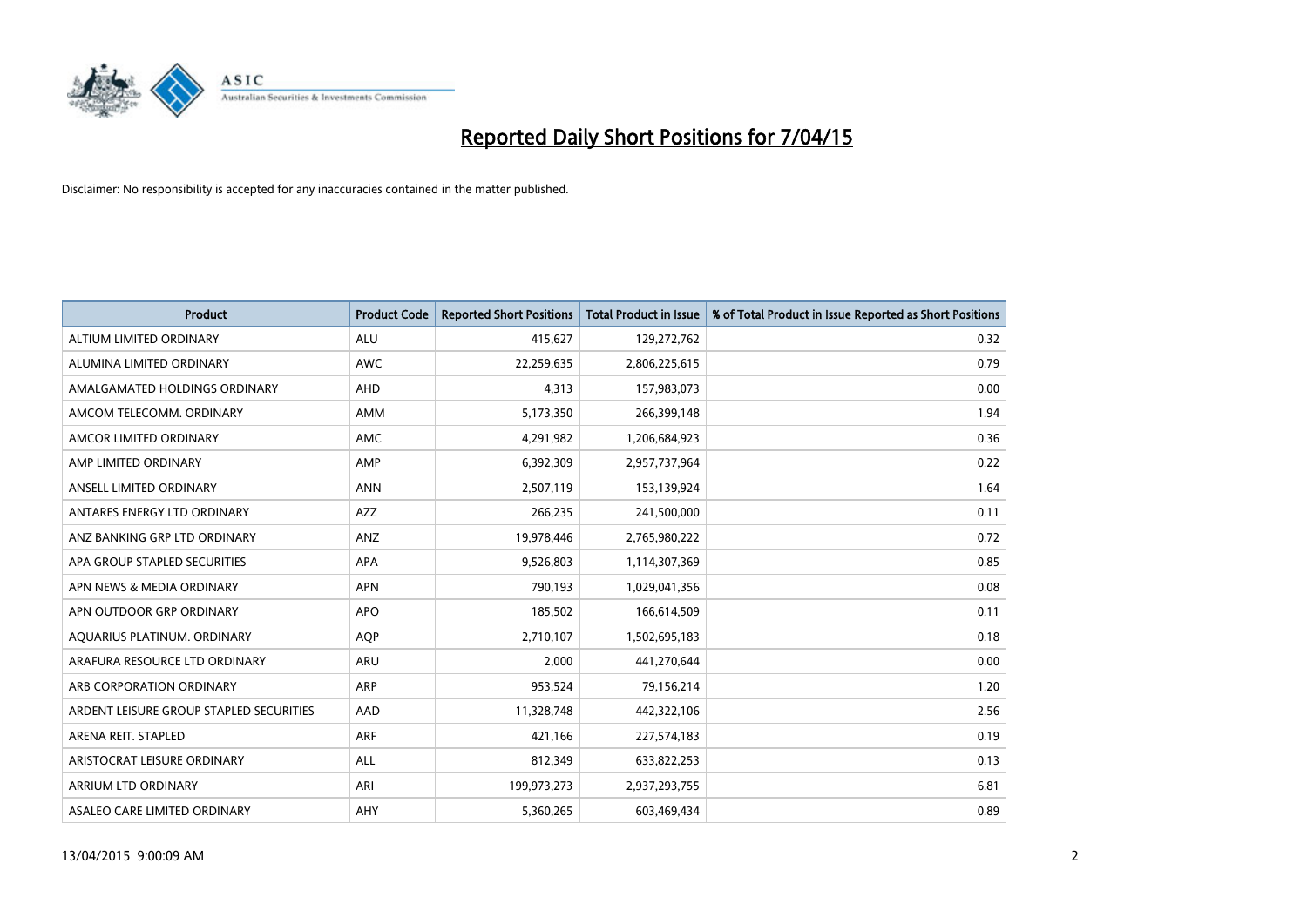

| <b>Product</b>                            | <b>Product Code</b> | <b>Reported Short Positions</b> | <b>Total Product in Issue</b> | % of Total Product in Issue Reported as Short Positions |
|-------------------------------------------|---------------------|---------------------------------|-------------------------------|---------------------------------------------------------|
| ASCIANO LIMITED ORDINARY                  | <b>AIO</b>          | 4,613,937                       | 975,385,664                   | 0.47                                                    |
| ASHLEY SERVICES GRP ORDINARY              | ASH                 | 498,972                         | 150,000,000                   | 0.33                                                    |
| ASPEN GROUP ORD/UNITS STAPLED             | APZ                 | 33,535                          | 113,183,450                   | 0.03                                                    |
| ASPIRE MINING LTD ORDINARY                | <b>AKM</b>          | 800,001                         | 703,463,306                   | 0.11                                                    |
| ASTRO JAP PROP GROUP STAPLED US PROHIBIT. | AJA                 | 85,543                          | 65,831,017                    | 0.13                                                    |
| ASX LIMITED ORDINARY                      | ASX                 | 3,357,815                       | 193,595,162                   | 1.73                                                    |
| ATLAS IRON LIMITED ORDINARY               | <b>AGO</b>          | 90,086,333                      | 919,475,619                   | 9.80                                                    |
| AUCKLAND INTERNATION ORDINARY             | AIA                 | 154,928                         | 1,190,484,097                 | 0.01                                                    |
| AURELIA METALS LTD ORDINARY               | AMI                 | 1,000                           | 387,295,188                   | 0.00                                                    |
| AURIZON HOLDINGS LTD ORDINARY             | AZJ                 | 2,920,311                       | 2,123,934,162                 | 0.14                                                    |
| AUSDRILL LIMITED ORDINARY                 | ASL                 | 17,622,254                      | 312,277,224                   | 5.64                                                    |
| AUSENCO LIMITED ORDINARY                  | AAX                 | 353,030                         | 168,449,799                   | 0.21                                                    |
| AUSNET SERVICES STAPLED SECURITIES        | <b>AST</b>          | 29,351,332                      | 3,466,913,009                 | 0.85                                                    |
| AUST CAREERS NETWORK ORDINARY             | ACO                 | 500,000                         | 83,748,775                    | 0.60                                                    |
| AUST INDUSTRIAL REIT UNIT                 | ANI                 | 41,020                          | 96,288,031                    | 0.04                                                    |
| AUST VINTAGE LTD ORDINARY                 | <b>AVG</b>          | 100,001                         | 232,141,382                   | 0.04                                                    |
| AUSTAL LIMITED ORDINARY                   | ASB                 | 266,408                         | 346,865,169                   | 0.08                                                    |
| AUSTBROKERS HOLDINGS ORDINARY             | <b>AUB</b>          | 116,607                         | 61,740,597                    | 0.19                                                    |
| AUSTEX OIL LIMITED ORDINARY               | <b>AOK</b>          | 62,000                          | 558,571,402                   | 0.01                                                    |
| AUSTIN ENGINEERING ORDINARY               | <b>ANG</b>          | 379,918                         | 84,274,004                    | 0.45                                                    |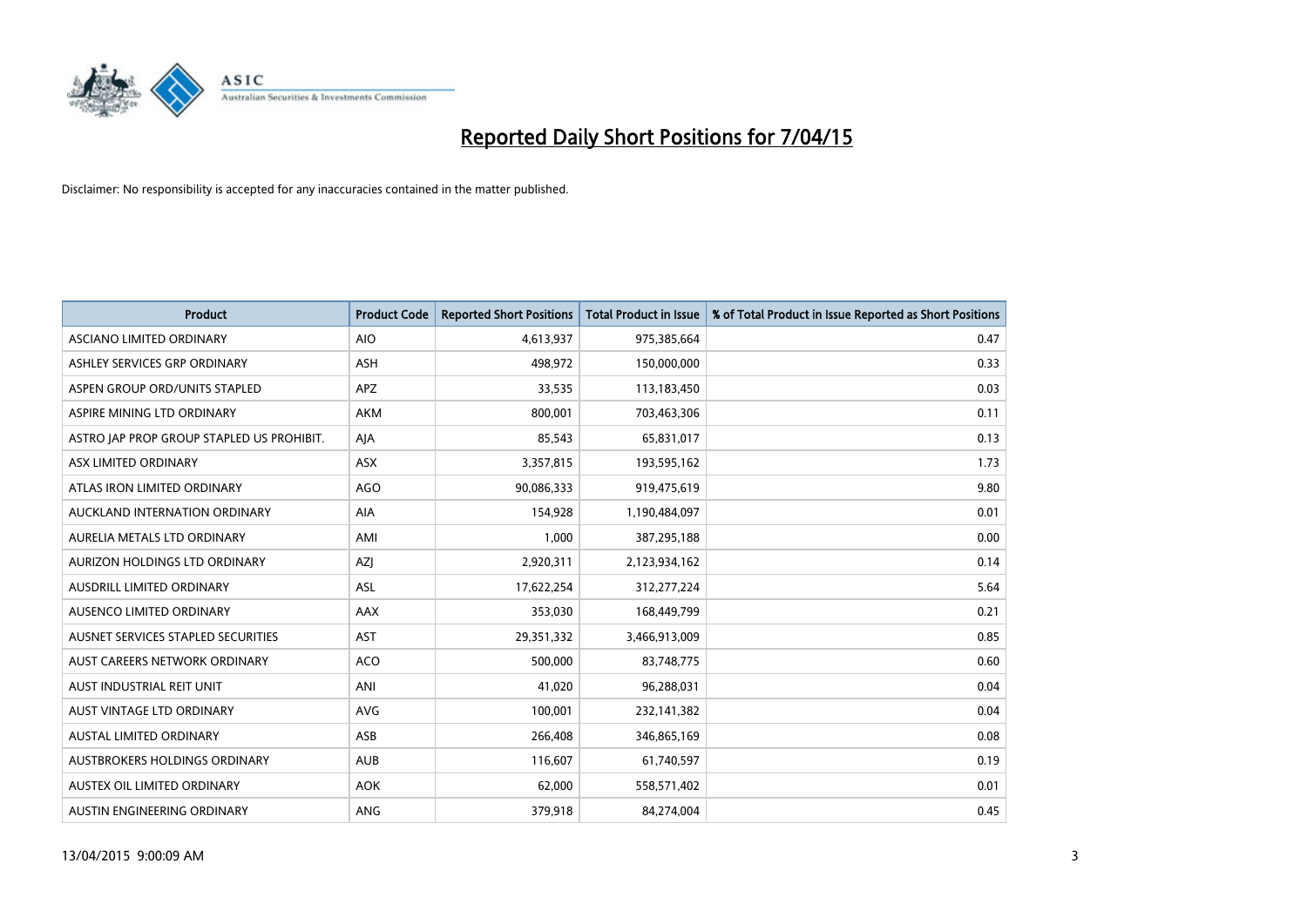

| <b>Product</b>                      | <b>Product Code</b> | <b>Reported Short Positions</b> | <b>Total Product in Issue</b> | % of Total Product in Issue Reported as Short Positions |
|-------------------------------------|---------------------|---------------------------------|-------------------------------|---------------------------------------------------------|
| <b>AUSTIN EXPLORATION ORDINARY</b>  | <b>AKK</b>          | 6,084,383                       | 332,607,790                   | 1.83                                                    |
| AUSTRALIAN AGRICULT. ORDINARY       | AAC                 | 7,215,691                       | 532,824,721                   | 1.35                                                    |
| AUSTRALIAN PHARM, ORDINARY          | API                 | 3,276,220                       | 488,115,883                   | 0.67                                                    |
| AUSWIDE BANK LTD ORDINARY           | ABA                 | $\mathbf{1}$                    | 36,796,608                    | 0.00                                                    |
| AUTOMOTIVE HOLDINGS ORDINARY        | AHE                 | 1,996,123                       | 306,437,941                   | 0.65                                                    |
| AVANCO RESOURCES LTD ORDINARY       | <b>AVB</b>          | $\mathbf{1}$                    | 1,661,675,855                 | 0.00                                                    |
| AVEO GROUP STAPLED SECURITIES       | AOG                 | 452,194                         | 499,484,314                   | 0.09                                                    |
| AWE LIMITED ORDINARY                | AWE                 | 37,237,213                      | 525,861,050                   | 7.08                                                    |
| <b>AZONTO PET LTD ORDINARY</b>      | APY                 | $\mathbf{1}$                    | 1,159,375,100                 | 0.00                                                    |
| AZUMAH RESOURCES ORDINARY           | <b>AZM</b>          | 1                               | 393,850,639                   | 0.00                                                    |
| BANDANNA ENERGY ORDINARY            | <b>BND</b>          | 17,540,654                      | 528,481,199                   | 3.32                                                    |
| BANK OF QUEENSLAND. ORDINARY        | <b>BOQ</b>          | 6,365,478                       | 366,982,047                   | 1.73                                                    |
| <b>BANNERMAN RESOURCES ORDINARY</b> | <b>BMN</b>          | 7,110                           | 339,718,258                   | 0.00                                                    |
| <b>BASE RES LIMITED ORDINARY</b>    | <b>BSE</b>          | 332,868                         | 563,902,771                   | 0.06                                                    |
| <b>BATHURST RES LTD. ORDINARY</b>   | <b>BRL</b>          | 207,998                         | 947,828,434                   | 0.02                                                    |
| BC IRON LIMITED ORDINARY            | <b>BCI</b>          | 10,631,801                      | 196,196,992                   | 5.42                                                    |
| BEACH ENERGY LIMITED ORDINARY       | <b>BPT</b>          | 49,404,722                      | 1,300,149,513                 | 3.80                                                    |
| BEACON LIGHTING GRP ORDINARY        | <b>BLX</b>          | 535                             | 215,075,927                   | 0.00                                                    |
| BEADELL RESOURCE LTD ORDINARY       | <b>BDR</b>          | 30,918,220                      | 798,657,280                   | 3.87                                                    |
| BEGA CHEESE LTD ORDINARY            | <b>BGA</b>          | 3,586,687                       | 152,602,945                   | 2.35                                                    |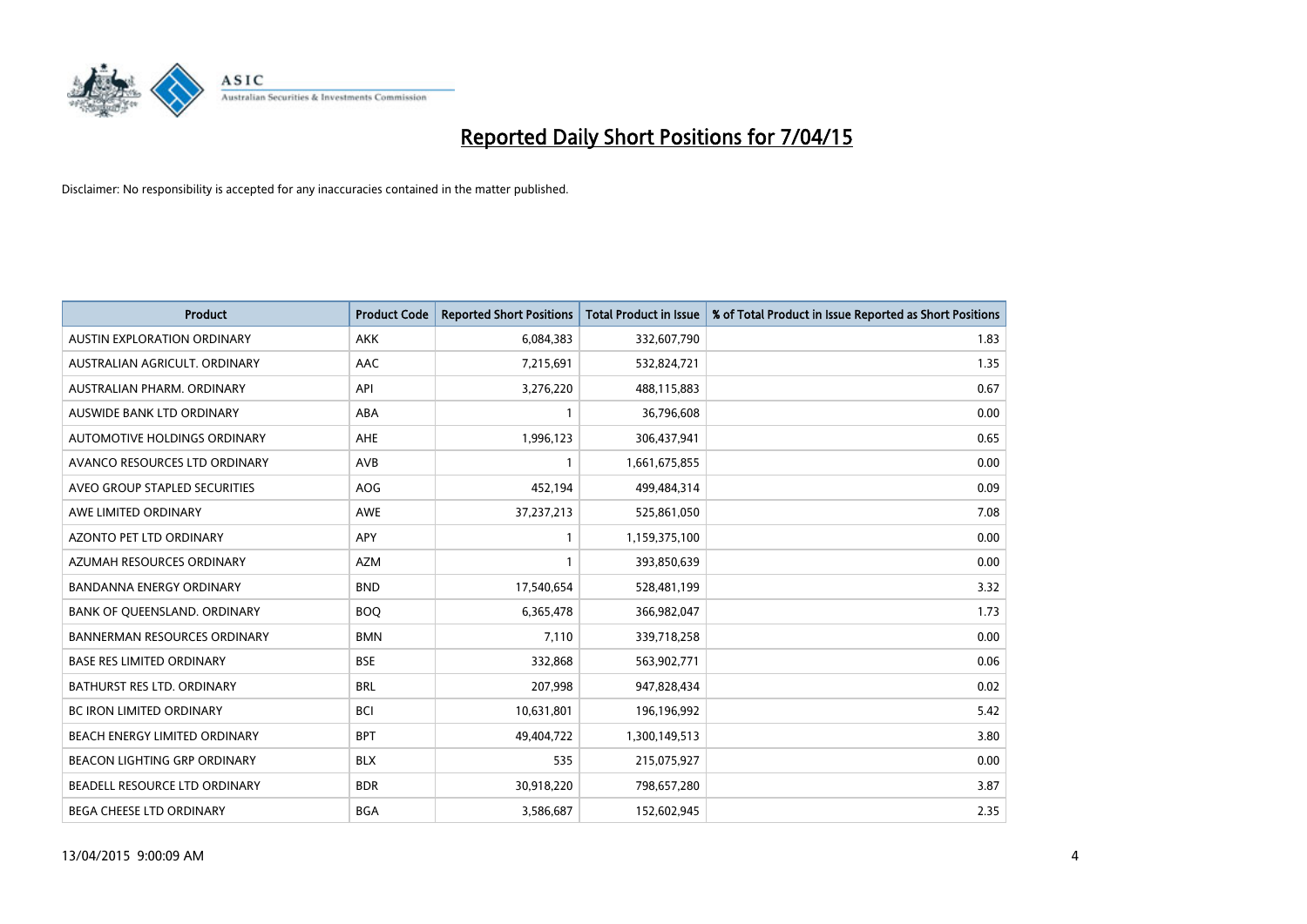

| <b>Product</b>                       | <b>Product Code</b> | <b>Reported Short Positions</b> | <b>Total Product in Issue</b> | % of Total Product in Issue Reported as Short Positions |
|--------------------------------------|---------------------|---------------------------------|-------------------------------|---------------------------------------------------------|
| BENDIGO AND ADELAIDE ORDINARY        | <b>BEN</b>          | 15,055,789                      | 452,958,496                   | 3.32                                                    |
| BENITEC BIOPHARMA ORDINARY           | <b>BLT</b>          | 46,791                          | 115,881,763                   | 0.04                                                    |
| BERKELEY RESOURCES ORDINARY          | <b>BKY</b>          | 77,000                          | 180,361,323                   | 0.04                                                    |
| <b>BHP BILLITON LIMITED ORDINARY</b> | <b>BHP</b>          | 7,807,803                       | 3,211,691,105                 | 0.24                                                    |
| <b>BIGAIR GROUP LIMITED ORDINARY</b> | <b>BGL</b>          | 3,678                           | 174,826,438                   | 0.00                                                    |
| <b>BILLABONG ORDINARY</b>            | <b>BBG</b>          | 9,216,069                       | 990,370,034                   | 0.93                                                    |
| <b>BIONOMICS LIMITED ORDINARY</b>    | <b>BNO</b>          | 25,362                          | 417,777,937                   | 0.01                                                    |
| <b>BLACKHAM RESOURCES ORDINARY</b>   | <b>BLK</b>          | 1,438,683                       | 178,162,680                   | 0.81                                                    |
| <b>BLUE ENERGY LIMITED ORDINARY</b>  | <b>BUL</b>          | 50.000                          | 1,140,993,237                 | 0.00                                                    |
| <b>BLUESCOPE STEEL LTD ORDINARY</b>  | <b>BSL</b>          | 5,643,817                       | 565,225,282                   | 1.00                                                    |
| <b>BOART LONGYEAR ORDINARY</b>       | <b>BLY</b>          | 10,432,313                      | 930,864,944                   | 1.12                                                    |
| <b>BORA BORA RESOURCES ORDINARY</b>  | <b>BBR</b>          | 247,808                         | 35,970,000                    | 0.69                                                    |
| BORAL LIMITED, ORDINARY              | <b>BLD</b>          | 11,375,225                      | 782,736,249                   | 1.45                                                    |
| <b>BRADKEN LIMITED ORDINARY</b>      | <b>BKN</b>          | 3,908,703                       | 171,027,249                   | 2.29                                                    |
| <b>BRAMBLES LIMITED ORDINARY</b>     | <b>BXB</b>          | 15,561,356                      | 1,566,865,676                 | 0.99                                                    |
| BREVILLE GROUP LTD ORDINARY          | <b>BRG</b>          | 3,977,354                       | 130,095,322                   | 3.06                                                    |
| BRICKWORKS LIMITED ORDINARY          | <b>BKW</b>          | 18,528                          | 148,403,478                   | 0.01                                                    |
| BT INVESTMENT MNGMNT ORDINARY        | <b>BTT</b>          | 225,704                         | 292,408,424                   | 0.08                                                    |
| <b>BURSON GROUP LTD ORDINARY</b>     | <b>BAP</b>          | 80,522                          | 163,585,666                   | 0.05                                                    |
| <b>BURU ENERGY ORDINARY</b>          | <b>BRU</b>          | 14,431,895                      | 339,997,078                   | 4.24                                                    |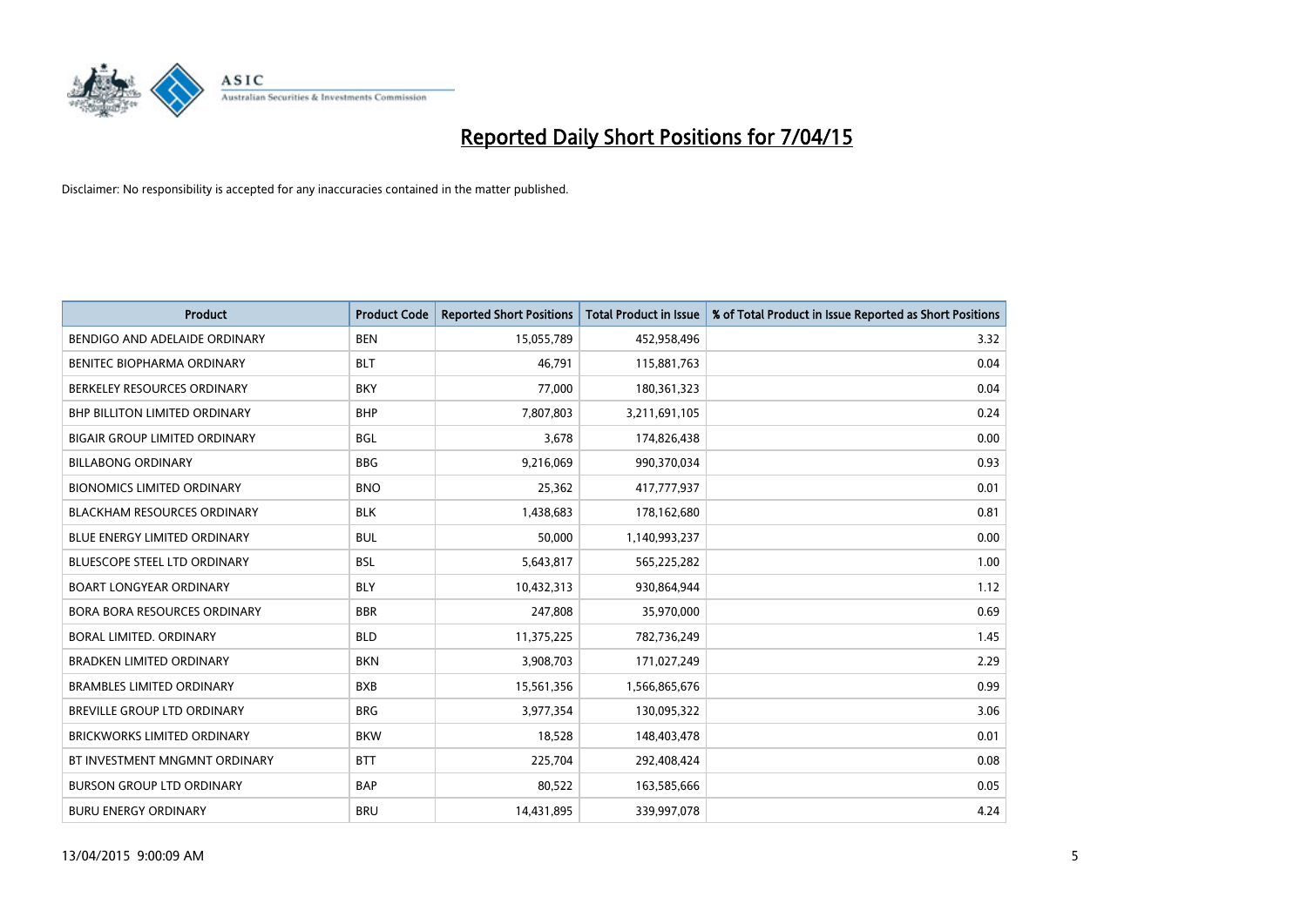

| <b>Product</b>                          | <b>Product Code</b> | <b>Reported Short Positions</b> | <b>Total Product in Issue</b> | % of Total Product in Issue Reported as Short Positions |
|-----------------------------------------|---------------------|---------------------------------|-------------------------------|---------------------------------------------------------|
| <b>BWP TRUST ORDINARY UNITS</b>         | <b>BWP</b>          | 18,040,579                      | 642,383,803                   | 2.81                                                    |
| CABCHARGE AUSTRALIA ORDINARY            | CAB                 | 8,331,617                       | 120,430,683                   | 6.92                                                    |
| <b>CADENCE CAPITAL ORDINARY</b>         | <b>CDM</b>          | 170,000                         | 222,223,708                   | 0.08                                                    |
| CALTEX AUSTRALIA ORDINARY               | <b>CTX</b>          | 532,780                         | 270,000,000                   | 0.20                                                    |
| CAPE LAMBERT RES LTD ORDINARY           | <b>CFE</b>          | 280,137                         | 626,686,586                   | 0.04                                                    |
| <b>CAPITOL HEALTH ORDINARY</b>          | CAJ                 | 1,260,652                       | 522,280,212                   | 0.24                                                    |
| CARDNO LIMITED ORDINARY                 | CDD                 | 17,615,440                      | 164,564,684                   | 10.70                                                   |
| CARINDALE PROPERTY UNIT                 | <b>CDP</b>          | 8,824                           | 70,000,000                    | 0.01                                                    |
| CARNARVON PETROLEUM ORDINARY            | <b>CVN</b>          | 2,147,257                       | 988,300,069                   | 0.22                                                    |
| <b>CARNEGIE WAVE ENERGY ORDINARY</b>    | <b>CWE</b>          | 62,500                          | 1,755,818,210                 | 0.00                                                    |
| CARSALES.COM LTD. ORDINARY              | CAR                 | 7,899,521                       | 239,577,816                   | 3.30                                                    |
| CASH CONVERTERS ORDINARY                | CCV                 | 8,467,246                       | 481,248,259                   | 1.76                                                    |
| CEDAR WOODS PROP. ORDINARY              | <b>CWP</b>          | 293,638                         | 78,336,371                    | 0.37                                                    |
| CENTRAL PETROLEUM ORDINARY              | <b>CTP</b>          | 11,000                          | 368,718,957                   | 0.00                                                    |
| CENTURIA METRO REIT STAPLED             | <b>CMA</b>          | 698,404                         | 71,500,158                    | 0.98                                                    |
| CHALLENGER LIMITED ORDINARY             | <b>CGF</b>          | 404,604                         | 569,725,821                   | 0.07                                                    |
| CHANDLER MACLEOD LTD ORDINARY           | <b>CMG</b>          | 101,914                         | 547,985,086                   | 0.02                                                    |
| CHARTER HALL GROUP STAPLED US PROHIBIT. | <b>CHC</b>          | 3,551,790                       | 359,342,032                   | 0.99                                                    |
| <b>CHARTER HALL RETAIL UNITS</b>        | <b>CQR</b>          | 9,152,092                       | 375,554,374                   | 2.44                                                    |
| <b>CHORUS LIMITED ORDINARY</b>          | <b>CNU</b>          | 106,823                         | 396,369,767                   | 0.03                                                    |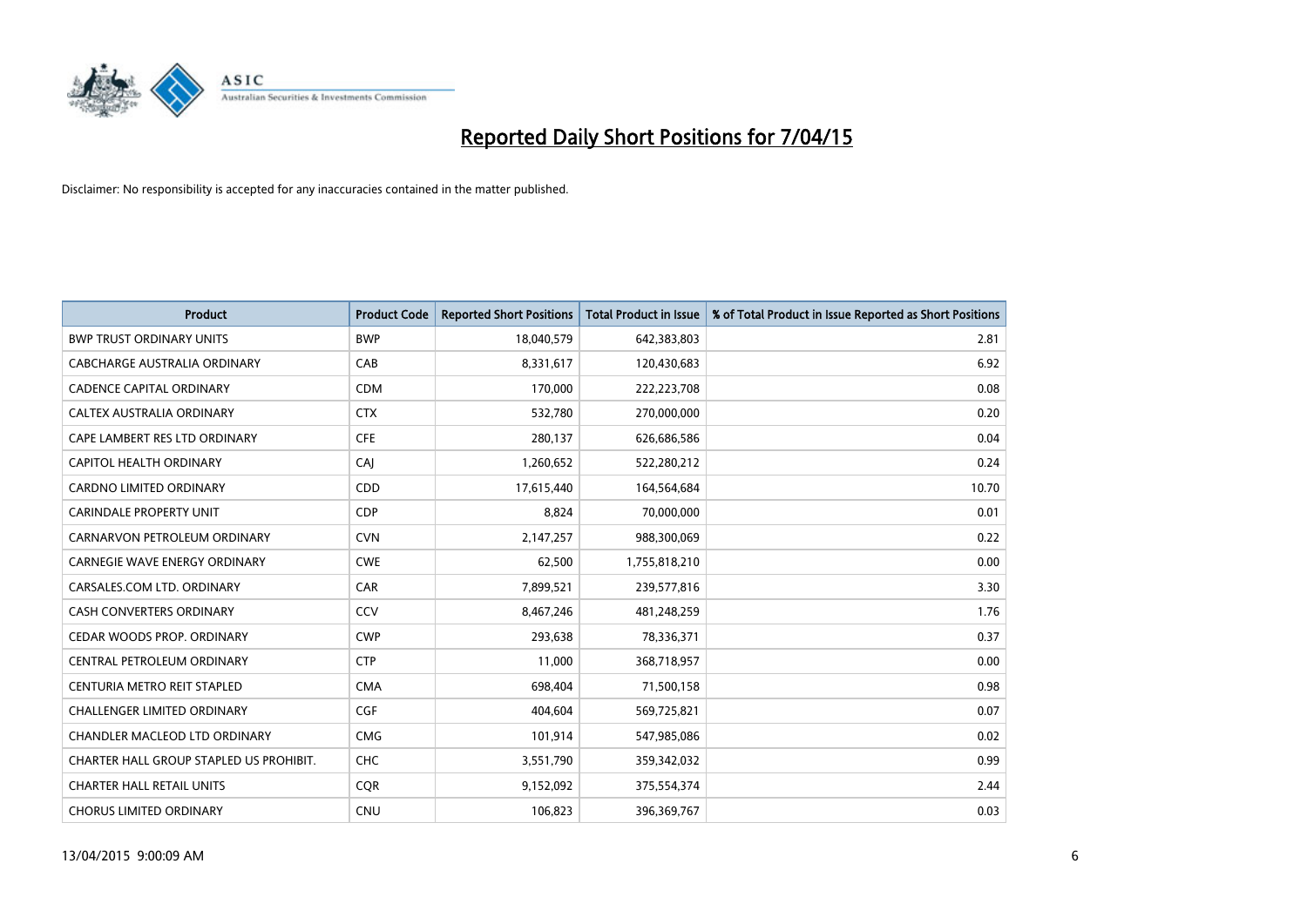

| <b>Product</b>                       | <b>Product Code</b> | <b>Reported Short Positions</b> | <b>Total Product in Issue</b> | % of Total Product in Issue Reported as Short Positions |
|--------------------------------------|---------------------|---------------------------------|-------------------------------|---------------------------------------------------------|
| CLEARVIEW WEALTH LTD ORDINARY        | <b>CVW</b>          | 8,852                           | 582,982,182                   | 0.00                                                    |
| CLINUVEL PHARMACEUT. ORDINARY        | <b>CUV</b>          | 10,201                          | 44,554,787                    | 0.02                                                    |
| COAL OF AFRICA LTD ORDINARY          | <b>CZA</b>          | 426                             | 1,599,568,613                 | 0.00                                                    |
| COALSPUR MINES LTD ORDINARY          | <b>CPL</b>          | 8,480                           | 641,544,455                   | 0.00                                                    |
| COCA-COLA AMATIL ORDINARY            | <b>CCL</b>          | 18,043,019                      | 763,590,249                   | 2.36                                                    |
| <b>COCHLEAR LIMITED ORDINARY</b>     | <b>COH</b>          | 3,167,239                       | 57,081,775                    | 5.55                                                    |
| COCKATOO COAL ORDINARY               | <b>COK</b>          | 167,987                         | 67,034,894,842                | 0.00                                                    |
| <b>CODAN LIMITED ORDINARY</b>        | <b>CDA</b>          | 2,461                           | 177,063,244                   | 0.00                                                    |
| <b>COFFEY INTERNATIONAL ORDINARY</b> | <b>COF</b>          | 6,075                           | 255,833,165                   | 0.00                                                    |
| <b>COLLECTION HOUSE ORDINARY</b>     | <b>CLH</b>          | 1,464,831                       | 131,199,651                   | 1.12                                                    |
| <b>COLLINS FOODS LTD ORDINARY</b>    | <b>CKF</b>          | 3,915                           | 93,000,003                    | 0.00                                                    |
| COMMONWEALTH BANK, ORDINARY          | <b>CBA</b>          | 11,382,466                      | 1,621,319,194                 | 0.70                                                    |
| <b>COMPASS RESOURCES ORDINARY</b>    | <b>CMR</b>          | 7,472                           | 1,403,744,100                 | 0.00                                                    |
| <b>COMPUTERSHARE LTD ORDINARY</b>    | <b>CPU</b>          | 4,666,950                       | 556,203,079                   | 0.84                                                    |
| <b>COOPER ENERGY LTD ORDINARY</b>    | <b>COE</b>          | 19,000                          | 331,905,323                   | 0.01                                                    |
| <b>CORP TRAVEL LIMITED ORDINARY</b>  | <b>CTD</b>          | 1,495,145                       | 96,993,355                    | 1.54                                                    |
| <b>COVATA LTD ORDINARY</b>           | <b>CVT</b>          | 98,442                          | 377,451,820                   | 0.03                                                    |
| <b>COVENTRY GROUP ORDINARY</b>       | <b>CYG</b>          | 100,000                         | 37,836,479                    | 0.26                                                    |
| <b>COVER-MORE GRP LTD ORDINARY</b>   | <b>CVO</b>          | 10,893,025                      | 317,750,000                   | 3.43                                                    |
| <b>CREDIT CORP GROUP ORDINARY</b>    | <b>CCP</b>          | 265,364                         | 46,296,407                    | 0.57                                                    |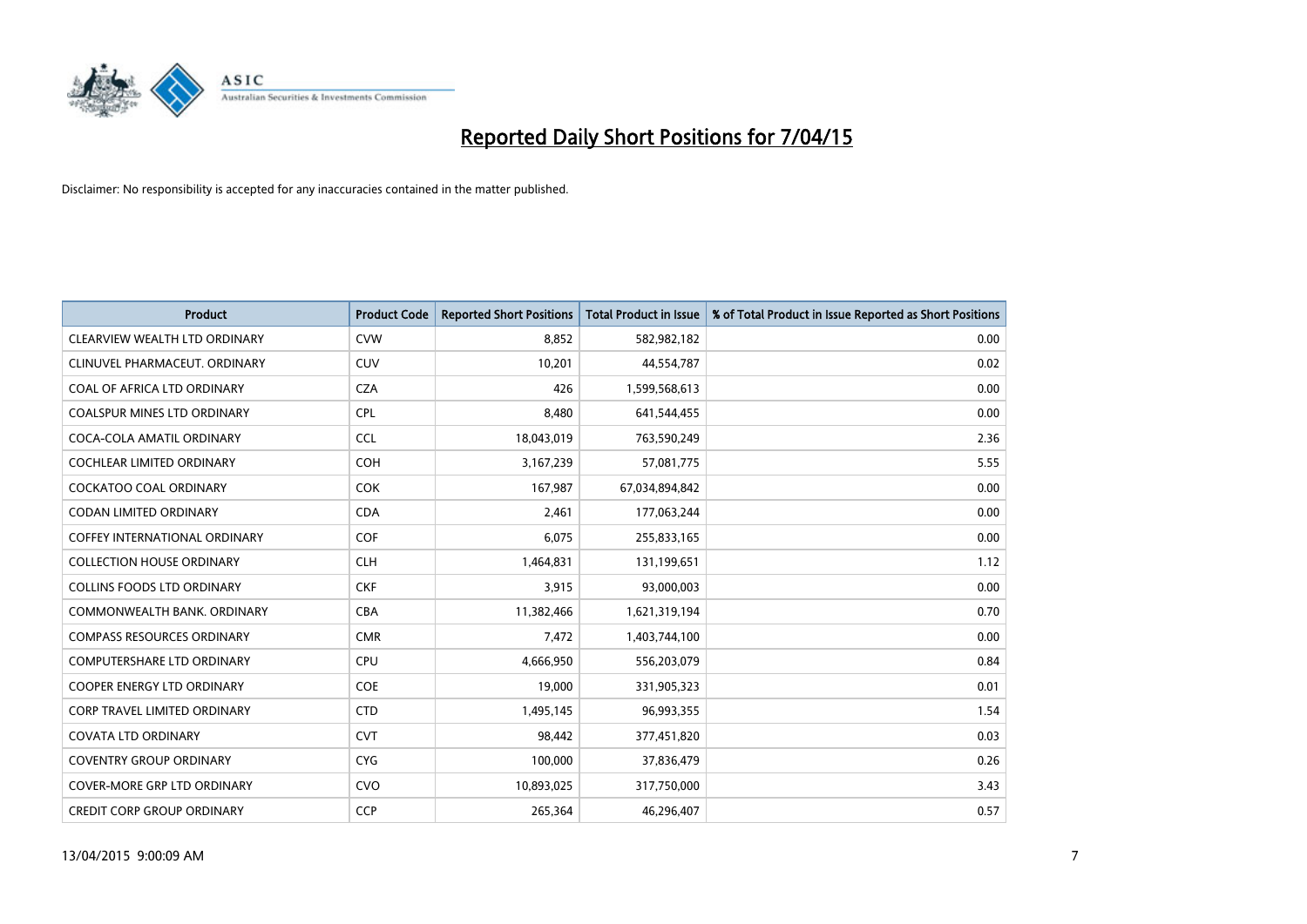

| <b>Product</b>                          | <b>Product Code</b> | <b>Reported Short Positions</b> | <b>Total Product in Issue</b> | % of Total Product in Issue Reported as Short Positions |
|-----------------------------------------|---------------------|---------------------------------|-------------------------------|---------------------------------------------------------|
| <b>CROMWELL PROP STAPLED SECURITIES</b> | <b>CMW</b>          | 41,292,267                      | 1,737,728,114                 | 2.38                                                    |
| <b>CROWN RESORTS LTD ORDINARY</b>       | <b>CWN</b>          | 13,816,486                      | 728,394,185                   | 1.90                                                    |
| <b>CSG LIMITED ORDINARY</b>             | CSV                 | 857,636                         | 284,148,839                   | 0.30                                                    |
| <b>CSL LIMITED ORDINARY</b>             | <b>CSL</b>          | 878,606                         | 470,081,887                   | 0.19                                                    |
| <b>CSR LIMITED ORDINARY</b>             | <b>CSR</b>          | 7,837,012                       | 506,000,315                   | 1.55                                                    |
| <b>CUDECO LIMITED ORDINARY</b>          | CDU                 | 8,847,527                       | 248,722,167                   | 3.56                                                    |
| DECMIL GROUP LIMITED ORDINARY           | <b>DCG</b>          | 786,803                         | 168,607,794                   | 0.47                                                    |
| DEEP YELLOW LIMITED ORDINARY            | <b>DYL</b>          | 1,002                           | 1,906,513,081                 | 0.00                                                    |
| DEVINE LIMITED ORDINARY                 | <b>DVN</b>          | 1,548                           | 158,730,556                   | 0.00                                                    |
| DEXUS PROPERTY GROUP STAPLED UNITS      | <b>DXS</b>          | 3,516,986                       | 905,531,797                   | 0.39                                                    |
| DICK SMITH HLDGS ORDINARY               | <b>DSH</b>          | 17,316,322                      | 236,511,364                   | 7.32                                                    |
| DISCOVERY METALS LTD ORDINARY           | <b>DML</b>          | 365,417                         | 644,039,581                   | 0.06                                                    |
| DOMINO PIZZA ENTERPR ORDINARY           | <b>DMP</b>          | 1,184,368                       | 86,560,773                    | 1.37                                                    |
| DONACO INTERNATIONAL ORDINARY           | <b>DNA</b>          | 14,320,752                      | 683,444,791                   | 2.10                                                    |
| DOWNER EDI LIMITED ORDINARY             | <b>DOW</b>          | 19,496,392                      | 435,399,975                   | 4.48                                                    |
| DRILLSEARCH ENERGY ORDINARY             | <b>DLS</b>          | 7,943,395                       | 461,101,450                   | 1.72                                                    |
| DUET GROUP STAPLED US PROHIBIT.         | <b>DUE</b>          | 25,904,471                      | 1,493,678,915                 | 1.73                                                    |
| DULUXGROUP LIMITED ORDINARY             | <b>DLX</b>          | 944.803                         | 388,543,268                   | 0.24                                                    |
| ECHO ENTERTAINMENT ORDINARY             | EGP                 | 4,830,263                       | 825,672,730                   | 0.59                                                    |
| <b>ELDERS LIMITED ORDINARY</b>          | <b>ELD</b>          | 715,441                         | 83,734,671                    | 0.85                                                    |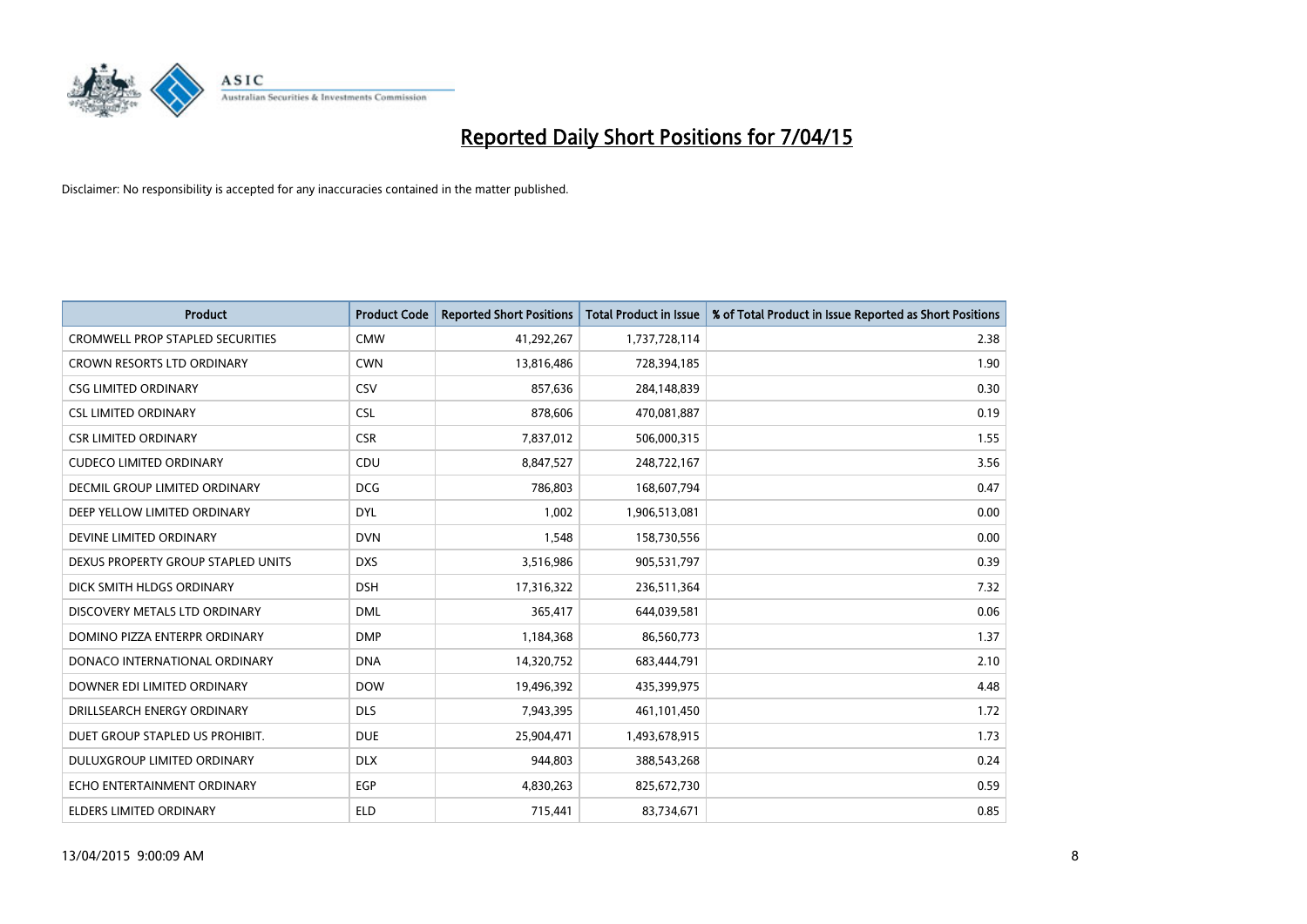

| <b>Product</b>                         | <b>Product Code</b> | <b>Reported Short Positions</b> | <b>Total Product in Issue</b> | % of Total Product in Issue Reported as Short Positions |
|----------------------------------------|---------------------|---------------------------------|-------------------------------|---------------------------------------------------------|
| <b>EMECO HOLDINGS ORDINARY</b>         | <b>EHL</b>          | 12,820,446                      | 599,675,707                   | 2.14                                                    |
| <b>ENDEAVOUR MIN CORP CDI 1:1</b>      | <b>EVR</b>          | 5,707                           | 46,243,293                    | 0.01                                                    |
| <b>ENERGY RESOURCES ORDINARY 'A'</b>   | <b>ERA</b>          | 11,153,979                      | 517,725,062                   | 2.15                                                    |
| ENERGY WORLD CORPOR. ORDINARY          | <b>EWC</b>          | 43,297,722                      | 1,734,166,672                 | 2.50                                                    |
| <b>ENSOGO LIMITED ORDINARY</b>         | E88                 | 212,387                         | 485,613,903                   | 0.04                                                    |
| EQUITY TRUSTEES ORDINARY               | EQT                 | 49,787                          | 19,272,426                    | 0.26                                                    |
| ERM POWER LIMITED ORDINARY             | <b>EPW</b>          | 59,782                          | 242,021,217                   | 0.02                                                    |
| ESTIA HEALTH LTD ORDINARY              | EHE                 | 1,494,014                       | 180,885,580                   | 0.83                                                    |
| EVOLUTION MINING LTD ORDINARY          | <b>EVN</b>          | 3,079,241                       | 716,762,574                   | 0.43                                                    |
| FAIRFAX MEDIA LTD ORDINARY             | <b>FXI</b>          | 32,112,761                      | 2,420,475,546                 | 1.33                                                    |
| FANTASTIC HOLDINGS ORDINARY            | <b>FAN</b>          | 12                              | 103,257,398                   | 0.00                                                    |
| <b>FAR LTD ORDINARY</b>                | <b>FAR</b>          | 8,238,942                       | 3,127,058,427                 | 0.26                                                    |
| FEDERATION CNTRES ORD/UNIT STAPLED SEC | <b>FDC</b>          | 3,506,541                       | 1,427,641,565                 | 0.25                                                    |
| FINBAR GROUP LIMITED ORDINARY          | <b>FRI</b>          | 21,001                          | 228,394,946                   | 0.01                                                    |
| FISHER & PAYKEL H. ORDINARY            | <b>FPH</b>          | 213,984                         | 557,940,257                   | 0.04                                                    |
| FLEETWOOD CORP ORDINARY                | <b>FWD</b>          | 1,142,442                       | 61,039,412                    | 1.87                                                    |
| FLETCHER BUILDING ORDINARY             | <b>FBU</b>          | 1,601,728                       | 687,854,788                   | 0.23                                                    |
| FLEXIGROUP LIMITED ORDINARY            | <b>FXL</b>          | 6,434,208                       | 304,149,707                   | 2.12                                                    |
| FLIGHT CENTRE TRAVEL ORDINARY          | <b>FLT</b>          | 10,711,417                      | 100,802,653                   | 10.63                                                   |
| FLINDERS MINES LTD ORDINARY            | <b>FMS</b>          | 164,998                         | 2,762,995,689                 | 0.01                                                    |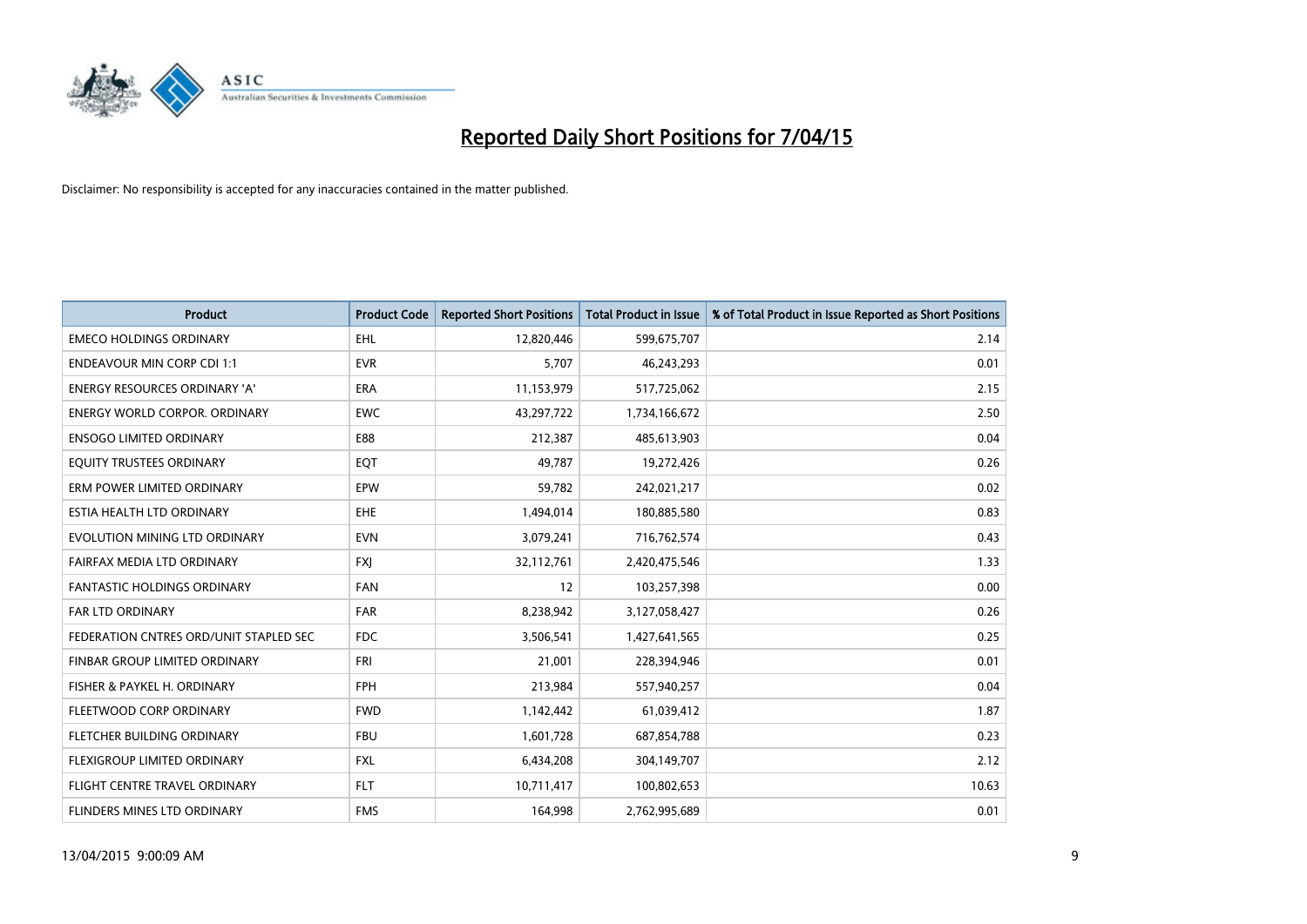

| <b>Product</b>                             | <b>Product Code</b> | <b>Reported Short Positions</b> | <b>Total Product in Issue</b> | % of Total Product in Issue Reported as Short Positions |
|--------------------------------------------|---------------------|---------------------------------|-------------------------------|---------------------------------------------------------|
| <b>FOCUS MINERALS LTD ORDINARY</b>         | <b>FML</b>          | 1,936,219                       | 9,137,375,877                 | 0.02                                                    |
| FOLKESTONE EDU TRUST UNITS                 | FET                 | 663,704                         | 244,378,866                   | 0.27                                                    |
| FONTERRA SHARE FUND ORDINARY UNITS         | <b>FSF</b>          | 149,645                         | 116,977,611                   | 0.13                                                    |
| FORTESCUE METALS GRP ORDINARY              | <b>FMG</b>          | 389,187,311                     | 3,113,798,151                 | 12.50                                                   |
| FREEDOM FOOD LTD ORDINARY                  | <b>FNP</b>          | 130,315                         | 153,356,329                   | 0.08                                                    |
| <b>G.U.D. HOLDINGS ORDINARY</b>            | <b>GUD</b>          | 1,771,894                       | 70,939,492                    | 2.50                                                    |
| <b>G8 EDUCATION LIMITED ORDINARY</b>       | <b>GEM</b>          | 16, 141, 617                    | 359,151,207                   | 4.49                                                    |
| <b>GALAXY RESOURCES ORDINARY</b>           | GXY                 | 831,022                         | 1,064,783,990                 | 0.08                                                    |
| <b>GBST HOLDINGS., ORDINARY</b>            | GBT                 | 482,312                         | 66,561,725                    | 0.72                                                    |
| <b>GDI PROPERTY GRP STAPLED SECURITIES</b> | GDI                 | 1,334,855                       | 563,037,466                   | 0.24                                                    |
| <b>GENESIS ENERGY LTD ORDINARY</b>         | <b>GNE</b>          | 156,371                         | 1,000,000,000                 | 0.02                                                    |
| <b>GENETIC TECHNOLOGIES ORDINARY</b>       | GTG                 | 15,646,500                      | 1,714,191,631                 | 0.91                                                    |
| <b>GENTRACK GROUP LTD ORDINARY</b>         | <b>GTK</b>          | 3,000                           | 72,699,510                    | 0.00                                                    |
| <b>GENWORTH MORTGAGE ORDINARY</b>          | <b>GMA</b>          | 16,714,834                      | 650,000,000                   | 2.57                                                    |
| <b>GEODYNAMICS LIMITED ORDINARY</b>        | GDY                 | 500                             | 435,880,130                   | 0.00                                                    |
| <b>GINDALBIE METALS LTD ORDINARY</b>       | GBG                 | 11,892,044                      | 1,495,448,025                 | 0.80                                                    |
| <b>GOLD ROAD RES LTD ORDINARY</b>          | GOR                 | 1,548,303                       | 594,881,822                   | 0.26                                                    |
| <b>GOODMAN GROUP STAPLED</b>               | <b>GMG</b>          | 6,428,678                       | 1,753,035,922                 | 0.37                                                    |
| <b>GPT GROUP STAPLED SEC.</b>              | <b>GPT</b>          | 9,888,180                       | 1,777,579,081                 | 0.56                                                    |
| <b>GPT METRO OFFICE FND UNITS</b>          | <b>GMF</b>          | 1,383,264                       | 127,600,500                   | 1.08                                                    |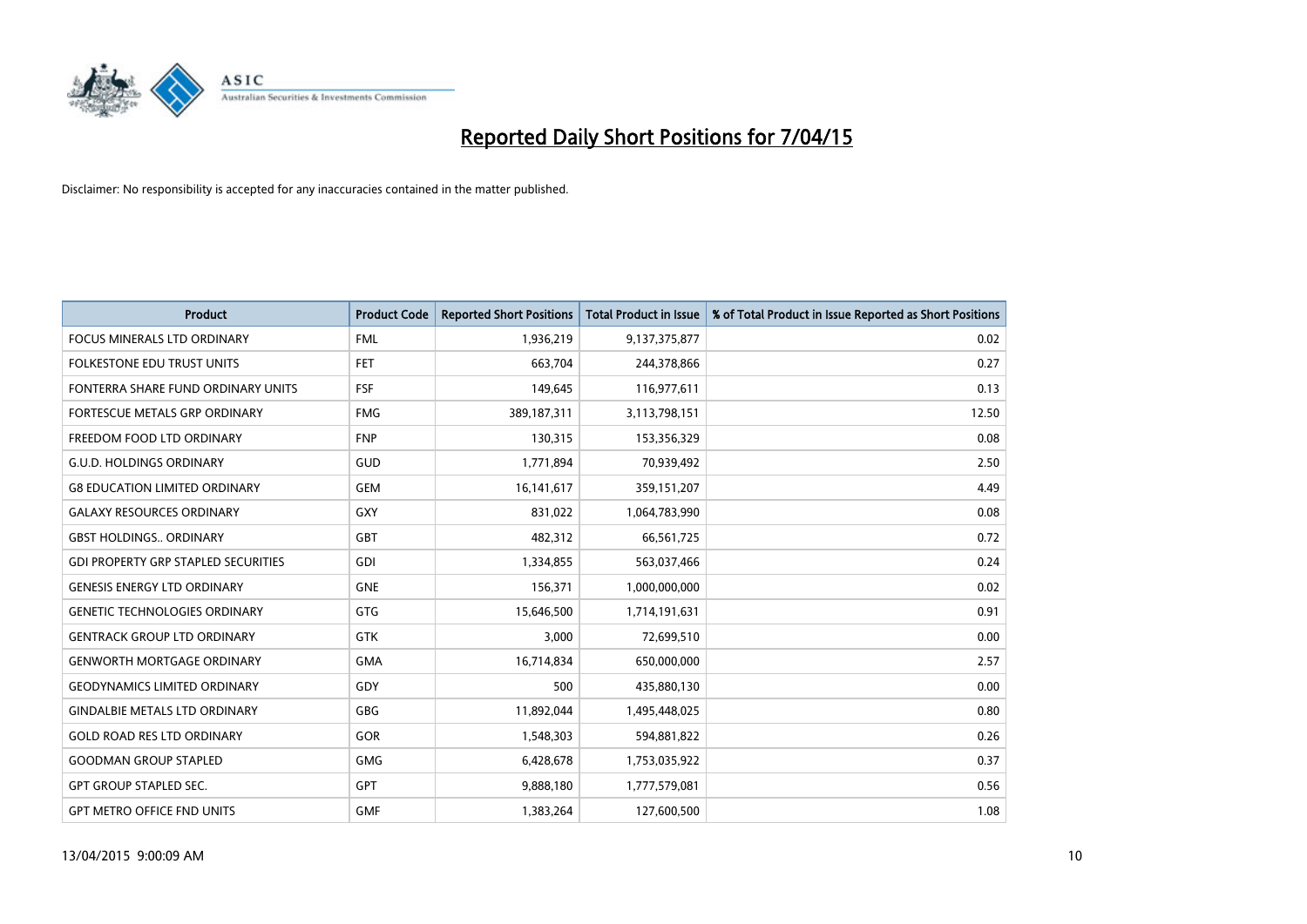

| <b>Product</b>                                   | <b>Product Code</b> | <b>Reported Short Positions</b> | <b>Total Product in Issue</b> | % of Total Product in Issue Reported as Short Positions |
|--------------------------------------------------|---------------------|---------------------------------|-------------------------------|---------------------------------------------------------|
| <b>GRAINCORP LIMITED A CLASS ORDINARY</b>        | <b>GNC</b>          | 12,114,728                      | 228,855,628                   | 5.29                                                    |
| <b>GRANGE RESOURCES. ORDINARY</b>                | GRR                 | 139                             | 1,157,338,698                 | 0.00                                                    |
| <b>GREENCROSS LIMITED ORDINARY</b>               | <b>GXL</b>          | 1,834,884                       | 112,478,993                   | 1.63                                                    |
| <b>GREENLAND MIN EN LTD ORDINARY</b>             | GGG                 | 4,038,000                       | 683,080,555                   | 0.59                                                    |
| <b>GREENLAND MIN EN LTD RIGHTS 26-JUN-14</b>     | GGGR                | 3,842                           | 88,685,050                    | 0.00                                                    |
| <b>GROWTHPOINT PROPERTY ORD/UNIT STAPLED SEC</b> | GOZ                 | 758,307                         | 569,027,781                   | 0.13                                                    |
| <b>GRYPHON MINERALS LTD ORDINARY</b>             | GRY                 | 1,203,785                       | 401,290,987                   | 0.30                                                    |
| <b>GWA GROUP LTD ORDINARY</b>                    | <b>GWA</b>          | 15,588,588                      | 306,533,770                   | 5.09                                                    |
| HANSEN TECHNOLOGIES ORDINARY                     | <b>HSN</b>          | 466,613                         | 163,486,337                   | 0.29                                                    |
| <b>HARVEY NORMAN ORDINARY</b>                    | <b>HVN</b>          | 26,244,688                      | 1,110,603,911                 | 2.36                                                    |
| HEALTHSCOPE LIMITED. ORDINARY                    | <b>HSO</b>          | 6,132,227                       | 1,732,094,838                 | 0.35                                                    |
| <b>HENDERSON GROUP CDI 1:1</b>                   | <b>HGG</b>          | 1,801,196                       | 737,445,473                   | 0.24                                                    |
| HFA HOLDINGS LIMITED ORDINARY                    | <b>HFA</b>          | 4,240                           | 162,147,897                   | 0.00                                                    |
| <b>HIGHLANDS PACIFIC ORDINARY</b>                | <b>HIG</b>          | $\mathbf{1}$                    | 920,577,086                   | 0.00                                                    |
| HILLGROVE RES LTD ORDINARY                       | <b>HGO</b>          | 92,496                          | 147,798,623                   | 0.06                                                    |
| HILLS LTD ORDINARY                               | HIL                 | 2,953,787                       | 231,985,526                   | 1.27                                                    |
| HORIZON OIL LIMITED ORDINARY                     | <b>HZN</b>          | 44,674,454                      | 1,301,981,265                 | 3.43                                                    |
| <b>HOTEL PROPERTY STAPLED</b>                    | <b>HPI</b>          | 729,201                         | 146,105,439                   | 0.50                                                    |
| HUNTER HALL GLOBAL ORDINARY                      | <b>HHV</b>          | 404,417                         | 217,217,148                   | 0.19                                                    |
| <b>ICAR ASIA LTD ORDINARY</b>                    | ICQ                 | 244,147                         | 218,592,707                   | 0.11                                                    |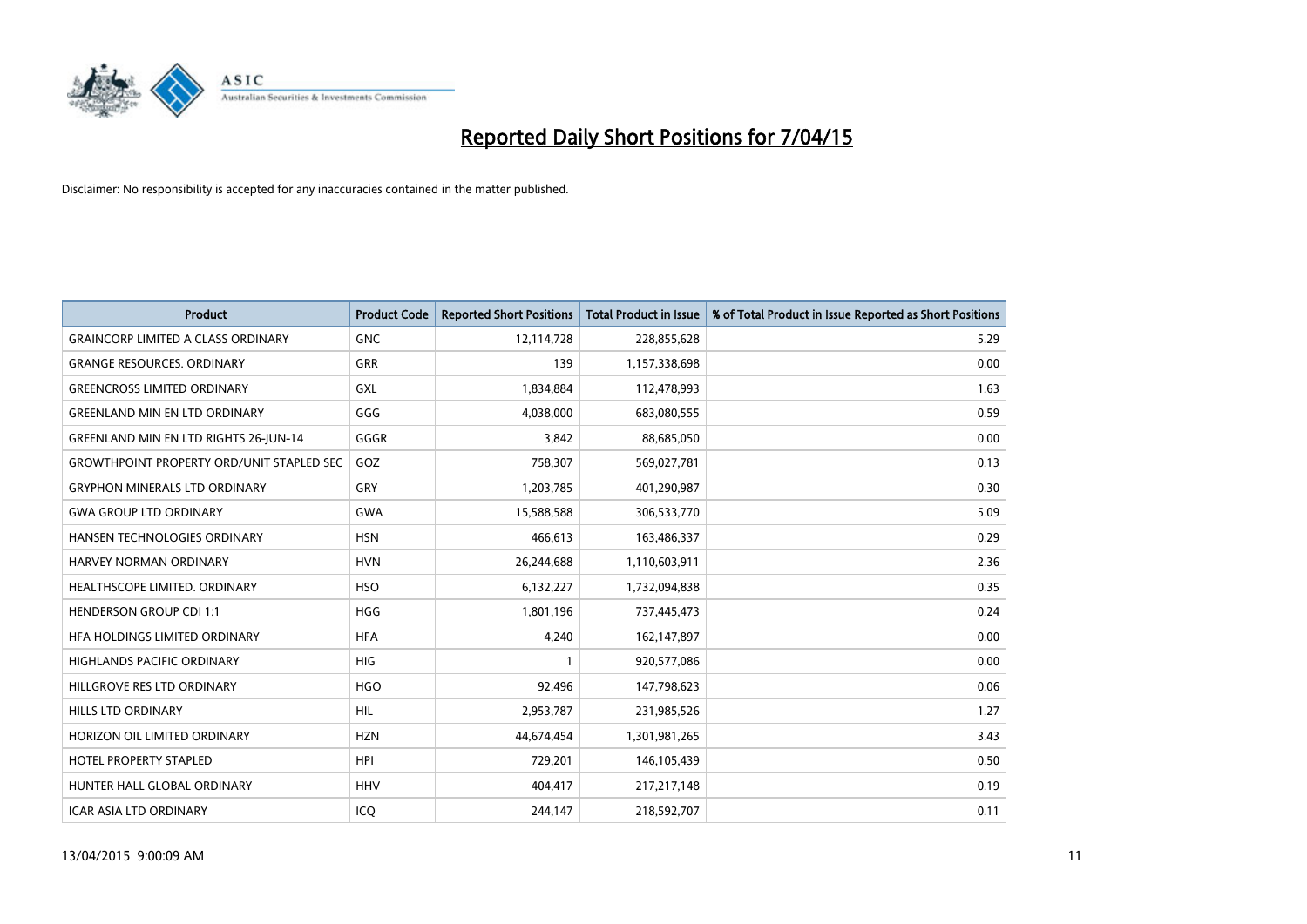

| <b>Product</b>                                | <b>Product Code</b> | <b>Reported Short Positions</b> | <b>Total Product in Issue</b> | % of Total Product in Issue Reported as Short Positions |
|-----------------------------------------------|---------------------|---------------------------------|-------------------------------|---------------------------------------------------------|
| <b>IINET LIMITED ORDINARY</b>                 | <b>IIN</b>          | 4,064,651                       | 162,950,896                   | 2.49                                                    |
| ILUKA RESOURCES ORDINARY                      | ILU                 | 33,572,042                      | 418,700,517                   | 8.02                                                    |
| <b>IMDEX LIMITED ORDINARY</b>                 | <b>IMD</b>          | 1,322,368                       | 216,203,136                   | 0.61                                                    |
| IMF BENTHAM LTD ORDINARY                      | <b>IMF</b>          | 3,821,664                       | 166,580,957                   | 2.29                                                    |
| <b>IMPEDIMED LIMITED ORDINARY</b>             | <b>IPD</b>          | 167,803                         | 293,202,840                   | 0.06                                                    |
| <b>INCITEC PIVOT ORDINARY</b>                 | IPL                 | 16,578,456                      | 1,675,621,466                 | 0.99                                                    |
| INDEPENDENCE GROUP ORDINARY                   | <b>IGO</b>          | 2,986,412                       | 234,256,573                   | 1.27                                                    |
| <b>INDUSTRIA REIT STAPLED</b>                 | <b>IDR</b>          | 1,077,308                       | 125,000,001                   | 0.86                                                    |
| <b>INFIGEN ENERGY STAPLED SECURITIES</b>      | <b>IFN</b>          | 2,352,335                       | 767,887,581                   | 0.31                                                    |
| <b>INFOMEDIA LTD ORDINARY</b>                 | <b>IFM</b>          | 725,760                         | 307,987,687                   | 0.24                                                    |
| INGENIA GROUP STAPLED SECURITIES              | <b>INA</b>          | 18,918,097                      | 882,699,837                   | 2.14                                                    |
| <b>INSURANCE AUSTRALIA ORDINARY</b>           | IAG                 | 17,779,396                      | 2,341,618,048                 | 0.76                                                    |
| <b>INTREPID MINES ORDINARY</b>                | <b>IAU</b>          | 283,359                         | 369,869,196                   | 0.08                                                    |
| INTUERI EDU GRP LTD ORDINARY                  | IQE                 | 196                             | 100,000,000                   | 0.00                                                    |
| <b>INVESTA OFFICE FUND STAPLED SECURITIES</b> | <b>IOF</b>          | 776,912                         | 614,047,458                   | 0.13                                                    |
| <b>INVOCARE LIMITED ORDINARY</b>              | <b>IVC</b>          | 4,176,345                       | 110,030,298                   | 3.80                                                    |
| <b>IOOF HOLDINGS LTD ORDINARY</b>             | IFL                 | 11,779,097                      | 300,133,752                   | 3.92                                                    |
| IPH LIMITED ORDINARY                          | <b>IPH</b>          | 572,744                         | 157,559,499                   | 0.36                                                    |
| <b>IPROPERTY GROUP LTD ORDINARY</b>           | <b>IPP</b>          | 4,760,133                       | 186,703,204                   | 2.55                                                    |
| <b>IRESS LIMITED ORDINARY</b>                 | <b>IRE</b>          | 5,730,860                       | 159,097,319                   | 3.60                                                    |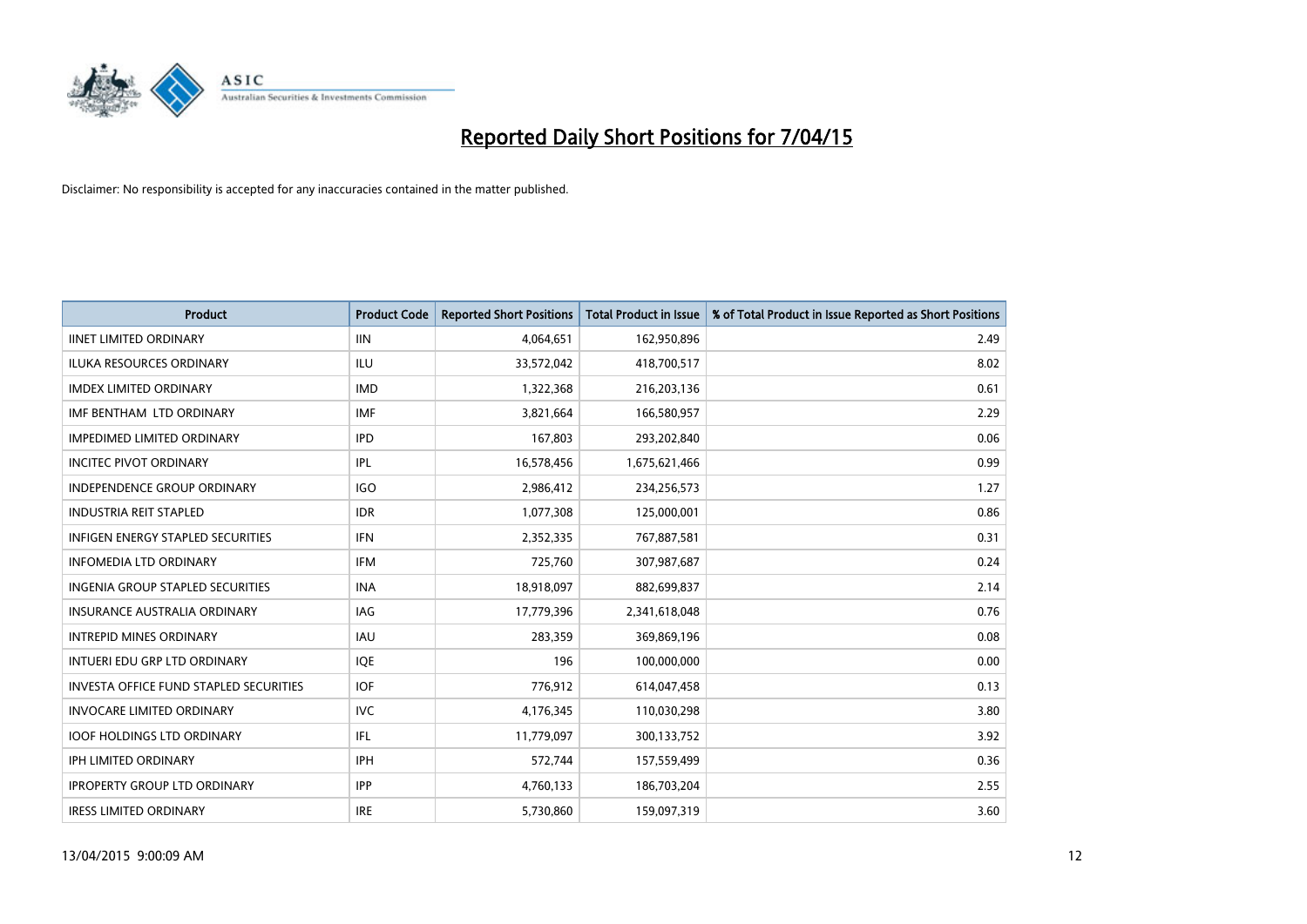

| <b>Product</b>                           | <b>Product Code</b> | <b>Reported Short Positions</b> | <b>Total Product in Issue</b> | % of Total Product in Issue Reported as Short Positions |
|------------------------------------------|---------------------|---------------------------------|-------------------------------|---------------------------------------------------------|
| <b>ISELECT LTD ORDINARY</b>              | <b>ISU</b>          | 626,476                         | 261,489,894                   | 0.24                                                    |
| <b>ISENTIA GROUP LTD ORDINARY</b>        | <b>ISD</b>          | 66,569                          | 200,000,001                   | 0.03                                                    |
| <b>ISENTRIC LTD. ORDINARY</b>            | ICU                 | 39,829                          | 134,703,703                   | 0.03                                                    |
| JAMES HARDIE INDUST CHESS DEPOSITARY INT | <b>IHX</b>          | 13,733,330                      | 445,680,673                   | 3.08                                                    |
| <b>JAPARA HEALTHCARE LT ORDINARY</b>     | <b>IHC</b>          | 19,061,065                      | 263,046,592                   | 7.25                                                    |
| <b>JB HI-FI LIMITED ORDINARY</b>         | <b>IBH</b>          | 8,790,843                       | 98,981,083                    | 8.88                                                    |
| KAROON GAS AUSTRALIA ORDINARY            | <b>KAR</b>          | 23,262,824                      | 246,621,832                   | 9.43                                                    |
| KATHMANDU HOLD LTD ORDINARY              | <b>KMD</b>          | 12,454,828                      | 201,484,583                   | 6.18                                                    |
| <b>KBL MINING LIMITED ORDINARY</b>       | <b>KBL</b>          | 1,820                           | 495,765,509                   | 0.00                                                    |
| KINGSGATE CONSOLID. ORDINARY             | <b>KCN</b>          | 15,958,980                      | 223,584,937                   | 7.14                                                    |
| KINGSROSE MINING LTD ORDINARY            | <b>KRM</b>          | 803,334                         | 358,611,493                   | 0.22                                                    |
| <b>KOGI IRON LTD ORDINARY</b>            | KFE                 | 1,122,613                       | 376,669,836                   | 0.30                                                    |
| LEIGHTON HOLDINGS ORDINARY               | LEI                 | 6,462,322                       | 338,503,563                   | 1.91                                                    |
| LEND LEASE GROUP UNIT/ORD STAPLED        | LLC                 | 2,013,923                       | 580,468,486                   | 0.35                                                    |
| LIFESTYLE COMMUNIT, ORDINARY             | <b>LIC</b>          | 25,001                          | 101,395,131                   | 0.02                                                    |
| LIQUEFIED NATURAL ORDINARY               | LNG                 | 14,848,751                      | 462,943,201                   | 3.21                                                    |
| LONESTAR RESO LTD ORDINARY               | LNR                 | 125,087                         | 752,187,211                   | 0.02                                                    |
| LYNAS CORPORATION ORDINARY               | <b>LYC</b>          | 93,341,500                      | 3,371,002,400                 | 2.77                                                    |
| M2 GRP LTD ORDINARY                      | <b>MTU</b>          | 2,091,396                       | 182,371,728                   | 1.15                                                    |
| <b>MACA LIMITED ORDINARY</b>             | <b>MLD</b>          | 1,769,125                       | 232,676,373                   | 0.76                                                    |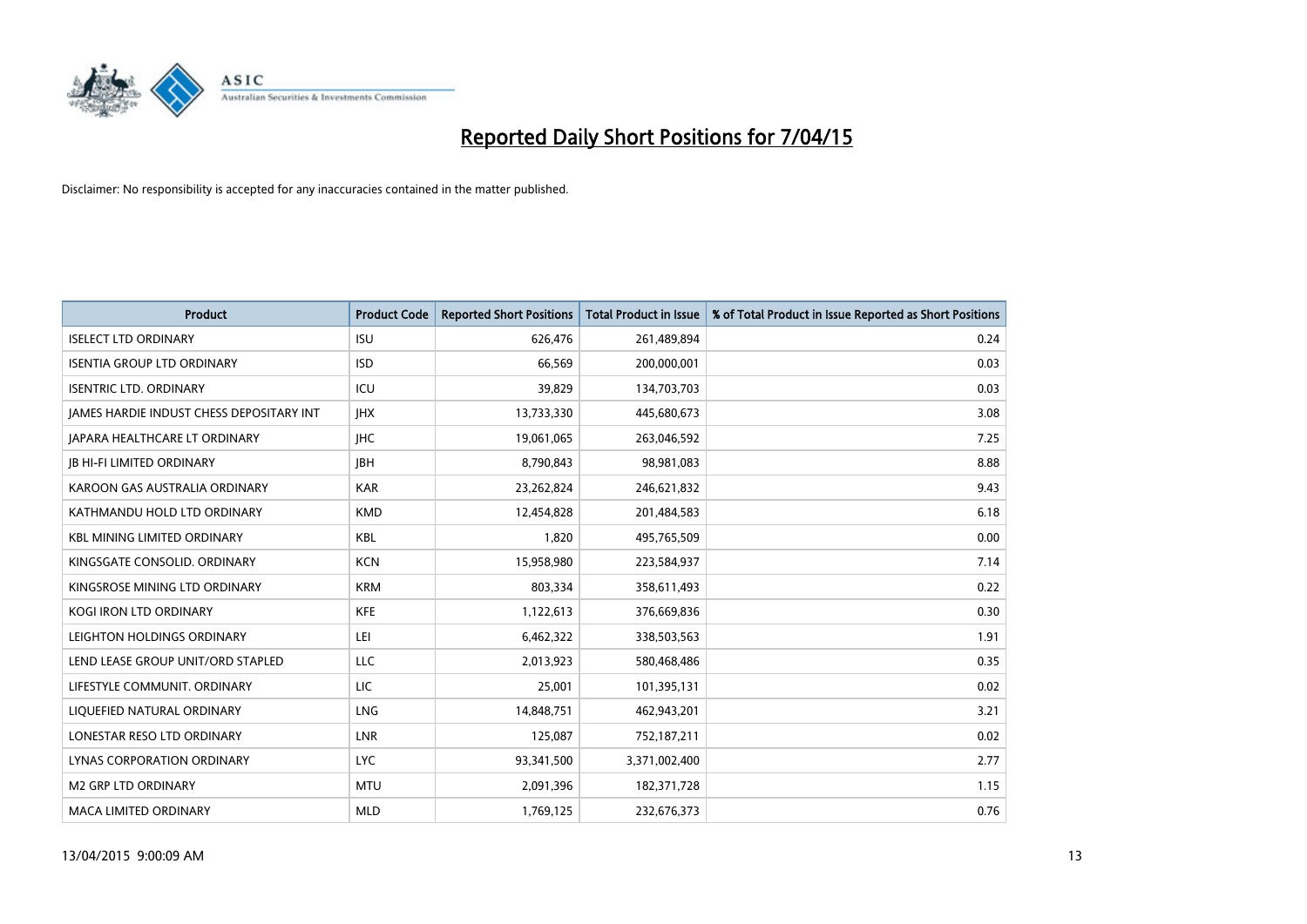

| <b>Product</b>                        | <b>Product Code</b> | <b>Reported Short Positions</b> | <b>Total Product in Issue</b> | % of Total Product in Issue Reported as Short Positions |
|---------------------------------------|---------------------|---------------------------------|-------------------------------|---------------------------------------------------------|
| <b>MACMAHON HOLDINGS ORDINARY</b>     | <b>MAH</b>          | 25,020                          | 1,261,699,966                 | 0.00                                                    |
| MACO ATLAS ROADS GRP ORDINARY STAPLED | <b>MOA</b>          | 13,085,933                      | 511,538,852                   | 2.56                                                    |
| MACQUARIE GROUP LTD ORDINARY          | <b>MOG</b>          | 492,622                         | 333,457,777                   | 0.15                                                    |
| MAGELLAN FIN GRP LTD ORDINARY         | <b>MFG</b>          | 1,505,754                       | 159,885,560                   | 0.94                                                    |
| MAGELLAN FLAGSHIP ORDINARY            | <b>MFF</b>          | 229,231                         | 364,224,092                   | 0.06                                                    |
| <b>MANTRA GROUP LTD ORDINARY</b>      | <b>MTR</b>          | 3,327,430                       | 266, 247, 723                 | 1.25                                                    |
| <b>MATRIX C &amp; E LTD ORDINARY</b>  | <b>MCE</b>          | 2,546,538                       | 94,555,428                    | 2.69                                                    |
| MAVERICK DRILLING ORDINARY            | <b>MAD</b>          | 8,742                           | 545,000,115                   | 0.00                                                    |
| <b>MAXITRANS INDUSTRIES ORDINARY</b>  | <b>MXI</b>          | 3,884                           | 185,075,653                   | 0.00                                                    |
| MAYNE PHARMA LTD ORDINARY             | <b>MYX</b>          | 13,546,495                      | 785,424,531                   | 1.72                                                    |
| MCMILLAN SHAKESPEARE ORDINARY         | <b>MMS</b>          | 231,139                         | 81,810,993                    | 0.28                                                    |
| MEDIBANK PRIVATE LTD ORDINARY         | <b>MPL</b>          | 29,607,940                      | 2,754,003,240                 | 1.08                                                    |
| MEDUSA MINING LTD ORDINARY            | <b>MML</b>          | 6,575,237                       | 207,794,301                   | 3.16                                                    |
| MELBOURNE IT LIMITED ORDINARY         | <b>MLB</b>          | 3,002                           | 92,944,392                    | 0.00                                                    |
| MERIDIAN ENERGY INSTALMENT RECEIPTS   | <b>MEZCA</b>        | 382,579                         | 1,255,413,626                 | 0.03                                                    |
| MESOBLAST LIMITED ORDINARY            | <b>MSB</b>          | 23,066,685                      | 324,441,029                   | 7.11                                                    |
| METALS X LIMITED ORDINARY             | <b>MLX</b>          | 9,382                           | 416,010,939                   | 0.00                                                    |
| METCASH LIMITED ORDINARY              | <b>MTS</b>          | 159,980,853                     | 928,357,876                   | 17.23                                                   |
| MIGHTY RIVER POWER ORDINARY           | <b>MYT</b>          | 1,717,710                       | 1,400,012,517                 | 0.12                                                    |
| MINCOR RESOURCES NL ORDINARY          | <b>MCR</b>          | 46,577                          | 188,238,274                   | 0.02                                                    |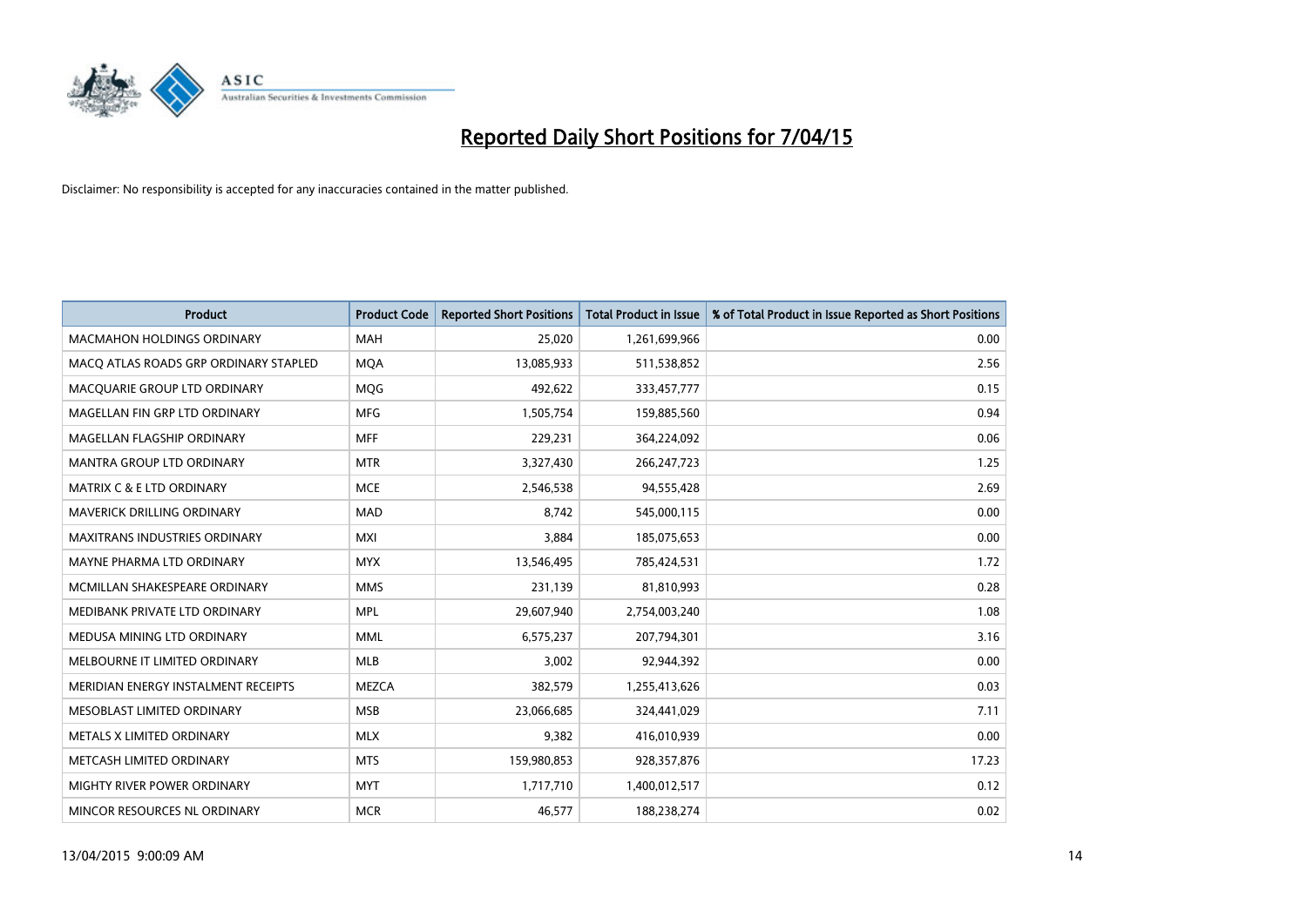

| <b>Product</b>                     | <b>Product Code</b> | <b>Reported Short Positions</b> | <b>Total Product in Issue</b> | % of Total Product in Issue Reported as Short Positions |
|------------------------------------|---------------------|---------------------------------|-------------------------------|---------------------------------------------------------|
| MINERAL DEPOSITS ORDINARY          | <b>MDL</b>          | 219,306                         | 103,676,341                   | 0.21                                                    |
| MINERAL RESOURCES. ORDINARY        | <b>MIN</b>          | 24,117,230                      | 187,270,274                   | 12.88                                                   |
| MIRABELA NICKEL LTD ORDINARY       | <b>MBN</b>          | 2,012,125                       | 929,710,216                   | 0.22                                                    |
| MIRVAC GROUP STAPLED SECURITIES    | <b>MGR</b>          | 2,427,196                       | 3,697,620,317                 | 0.07                                                    |
| MMAOFFSHOR ORDINARY                | <b>MRM</b>          | 38,485,132                      | 368,666,221                   | 10.44                                                   |
| MOLOPO ENERGY LTD ORDINARY         | <b>MPO</b>          | 46,833                          | 248,869,398                   | 0.02                                                    |
| <b>MONADELPHOUS GROUP ORDINARY</b> | <b>MND</b>          | 12,907,237                      | 92,998,380                    | 13.88                                                   |
| MONASH IVF GROUP LTD ORDINARY      | <b>MVF</b>          | 1,188,437                       | 231,081,089                   | 0.51                                                    |
| <b>MONEY3 CORPORATION ORDINARY</b> | <b>MNY</b>          | 118,654                         | 128,383,729                   | 0.09                                                    |
| MORTGAGE CHOICE LTD ORDINARY       | <b>MOC</b>          | 128,265                         | 124,216,248                   | 0.10                                                    |
| MOUNT GIBSON IRON ORDINARY         | <b>MGX</b>          | 83,929,799                      | 1,090,805,085                 | 7.69                                                    |
| MULTIPLEX SITES SITES              | <b>MXUPA</b>        | 2,269                           | 4,500,000                     | 0.05                                                    |
| MYER HOLDINGS LTD ORDINARY         | <b>MYR</b>          | 101,956,609                     | 585,689,551                   | 17.41                                                   |
| <b>MYSTATE LIMITED ORDINARY</b>    | <b>MYS</b>          | 3,258                           | 87,283,417                    | 0.00                                                    |
| NANOSONICS LIMITED ORDINARY        | <b>NAN</b>          | 1,717,788                       | 281,339,223                   | 0.61                                                    |
| NATIONAL AUST. BANK ORDINARY       | <b>NAB</b>          | 14,050,799                      | 2,421,112,169                 | 0.58                                                    |
| NATIONAL STORAGE STAPLED           | <b>NSR</b>          | 2,780,123                       | 334,456,409                   | 0.83                                                    |
| NAVITAS LIMITED ORDINARY           | <b>NVT</b>          | 3,983,277                       | 376,330,968                   | 1.06                                                    |
| NEARMAP LTD ORDINARY               | <b>NEA</b>          | 2,126,939                       | 351,696,101                   | 0.60                                                    |
| NEON ENERGY LIMITED ORDINARY       | <b>NEN</b>          | 13,244                          | 558,149,678                   | 0.00                                                    |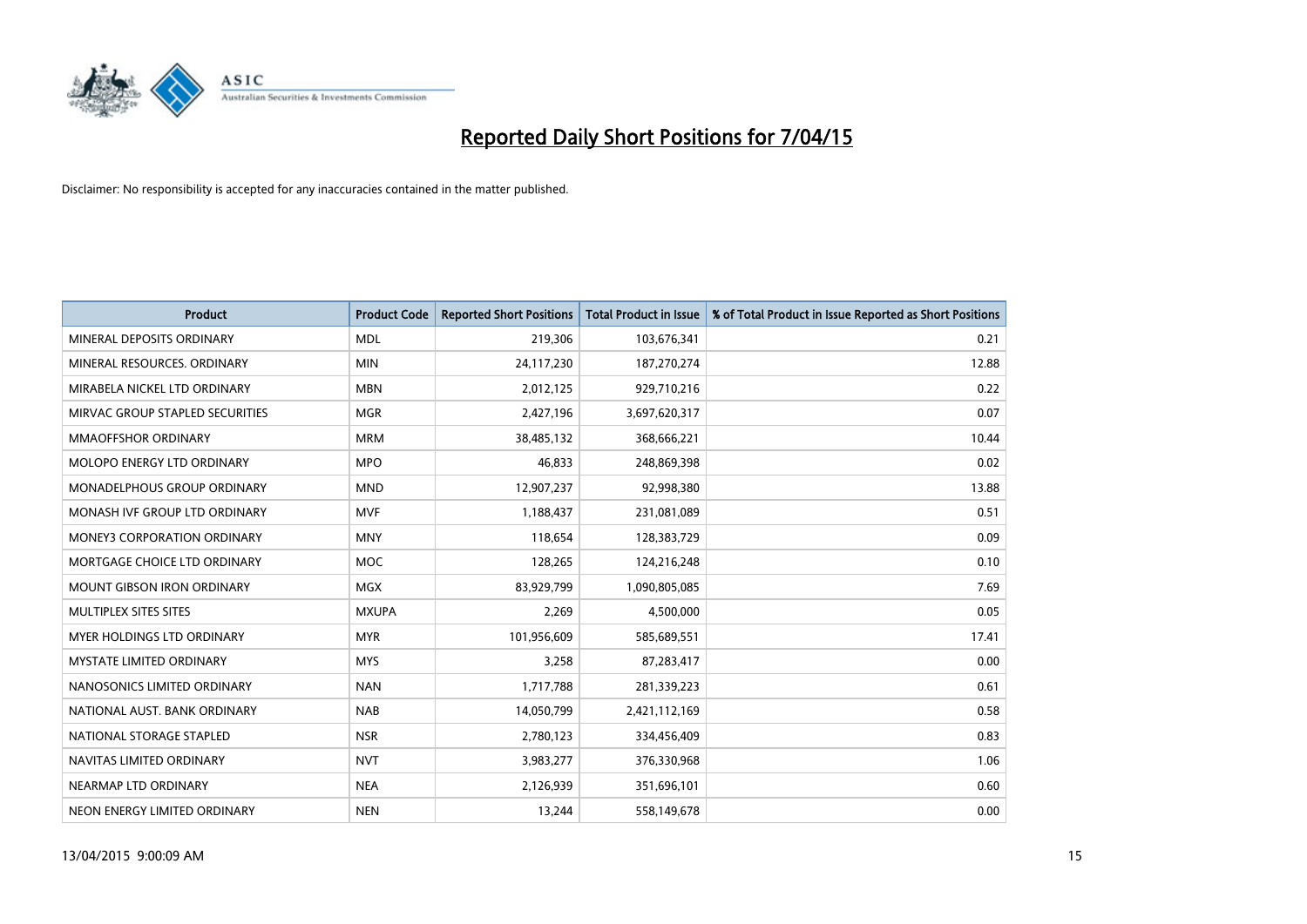

| <b>Product</b>                         | <b>Product Code</b> | <b>Reported Short Positions</b> | <b>Total Product in Issue</b> | % of Total Product in Issue Reported as Short Positions |
|----------------------------------------|---------------------|---------------------------------|-------------------------------|---------------------------------------------------------|
| NEW HOPE CORPORATION ORDINARY          | <b>NHC</b>          | 861,282                         | 830,999,449                   | 0.10                                                    |
| NEWCREST MINING ORDINARY               | <b>NCM</b>          | 7,442,815                       | 766,510,971                   | 0.97                                                    |
| NEWS CORP A NON-VOTING CDI             | <b>NWSLV</b>        | 335                             | 2,548,551                     | 0.01                                                    |
| NEWS CORP B VOTING CDI                 | <b>NWS</b>          | 1,900,987                       | 41,190,847                    | 4.62                                                    |
| NEWSAT LIMITED ORDINARY                | <b>NWT</b>          | 1,136,958                       | 643,874,841                   | 0.18                                                    |
| NEXTDC LIMITED ORDINARY                | <b>NXT</b>          | 14,554,208                      | 193,450,200                   | 7.52                                                    |
| NIB HOLDINGS LIMITED ORDINARY          | <b>NHF</b>          | 2,617,357                       | 439,004,182                   | 0.60                                                    |
| NINE ENTERTAINMENT ORDINARY            | <b>NEC</b>          | 33,028,465                      | 940,295,023                   | 3.51                                                    |
| NOBLE MINERAL RES ORDINARY             | <b>NMG</b>          | 2,365,726                       | 666,397,952                   | 0.36                                                    |
| NORTHERN IRON LTD ORDINARY             | <b>NFE</b>          | 10,000                          | 484,405,314                   | 0.00                                                    |
| NORTHERN STAR ORDINARY                 | <b>NST</b>          | 29,860,907                      | 592,660,880                   | 5.04                                                    |
| NOVION PROPERTY GRP STAPLED SECURITIES | <b>NVN</b>          | 68,791,839                      | 3,077,214,058                 | 2.24                                                    |
| NOVOGEN LIMITED ORDINARY               | <b>NRT</b>          | 490,000                         | 256,019,150                   | 0.19                                                    |
| NRW HOLDINGS LIMITED ORDINARY          | <b>NWH</b>          | 19,794,462                      | 278,888,011                   | 7.10                                                    |
| NUFARM LIMITED ORDINARY                | <b>NUF</b>          | 4,730,821                       | 264,948,132                   | 1.79                                                    |
| NUPLEX INDUSTRIES ORDINARY             | <b>NPX</b>          | 1,000                           | 198,125,827                   | 0.00                                                    |
| OCEANAGOLD CORP. CHESS DEPOSITARY INT  | <b>OGC</b>          | 987,476                         | 303,459,668                   | 0.33                                                    |
| OIL SEARCH LTD ORDINARY                | OSH                 | 15,961,597                      | 1,522,692,587                 | 1.05                                                    |
| OM HOLDINGS LIMITED ORDINARY           | <b>OMH</b>          | 861                             | 733,423,337                   | 0.00                                                    |
| OOH!MEDIA LIMITED ORDINARY             | OML                 | 1,158,287                       | 149,882,534                   | 0.77                                                    |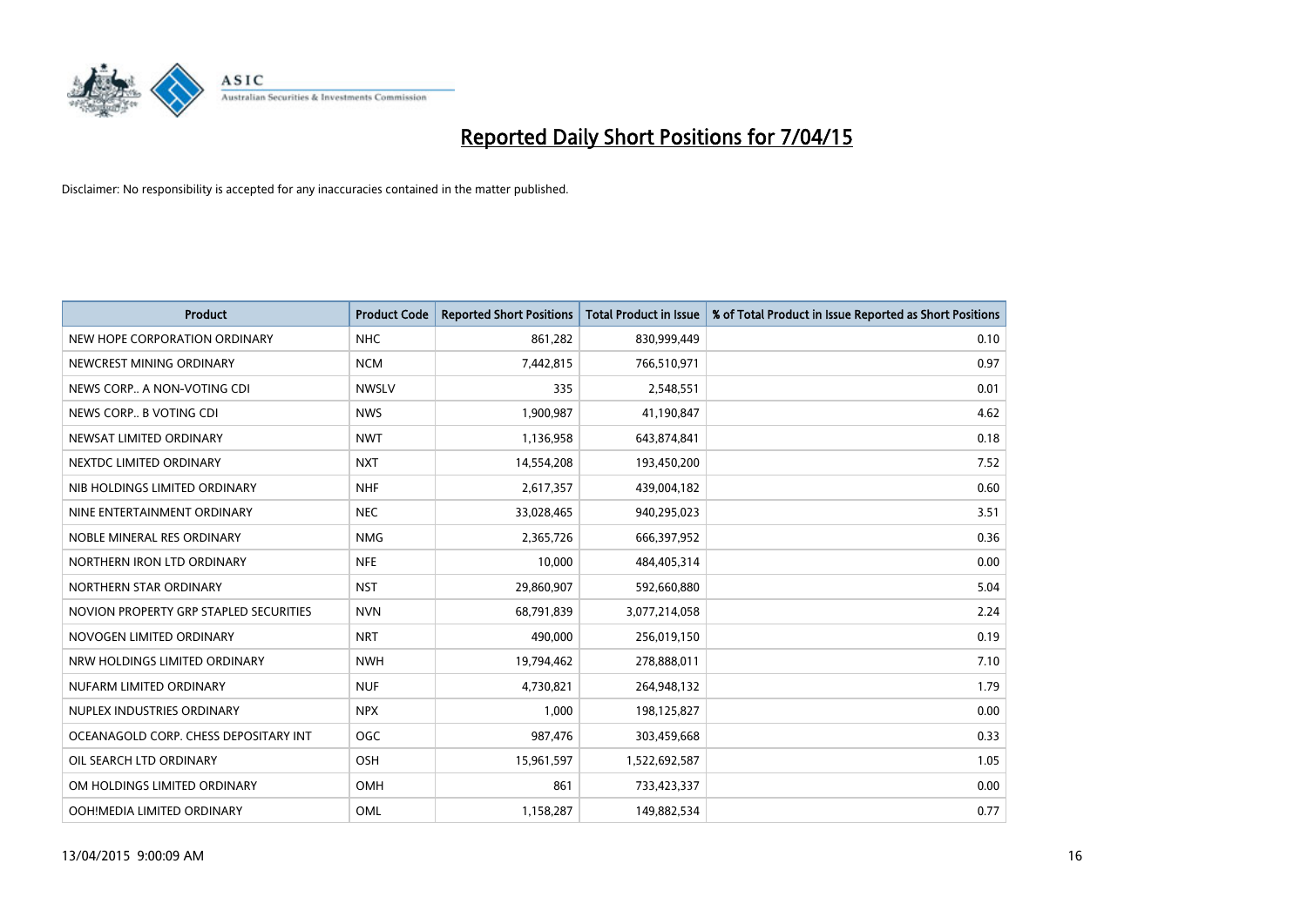

| <b>Product</b>                | <b>Product Code</b> | <b>Reported Short Positions</b> | <b>Total Product in Issue</b> | % of Total Product in Issue Reported as Short Positions |
|-------------------------------|---------------------|---------------------------------|-------------------------------|---------------------------------------------------------|
| ORICA LIMITED ORDINARY        | ORI                 | 44,497,018                      | 372,743,291                   | 11.94                                                   |
| ORIGIN ENERGY ORDINARY        | <b>ORG</b>          | 8,839,690                       | 1,109,561,867                 | 0.80                                                    |
| OROCOBRE LIMITED ORDINARY     | <b>ORE</b>          | 3,831,277                       | 151,653,677                   | 2.53                                                    |
| ORORA LIMITED ORDINARY        | <b>ORA</b>          | 2,468,529                       | 1,206,684,923                 | 0.20                                                    |
| OROTONGROUP LIMITED ORDINARY  | ORL                 | 144,581                         | 40,880,902                    | 0.35                                                    |
| OTTO ENERGY LIMITED ORDINARY  | <b>OEL</b>          | 377,528                         | 1,155,790,071                 | 0.03                                                    |
| OZ MINERALS ORDINARY          | <b>OZL</b>          | 5,387,218                       | 303,470,022                   | 1.78                                                    |
| OZFOREX GROUP LTD ORDINARY    | <b>OFX</b>          | 11,171,543                      | 240,000,000                   | 4.65                                                    |
| PACIFIC BRANDS ORDINARY       | <b>PBG</b>          | 78,452,137                      | 917,226,291                   | 8.55                                                    |
| PACIFIC SMILES GRP ORDINARY   | <b>PSQ</b>          | 133,000                         | 151,993,395                   | 0.09                                                    |
| PACT GROUP HLDGS LTD ORDINARY | PGH                 | 1,854,917                       | 294,145,019                   | 0.63                                                    |
| PALADIN ENERGY LTD ORDINARY   | <b>PDN</b>          | 89,116,271                      | 1,666,927,668                 | 5.35                                                    |
| PANAUST LIMITED ORDINARY      | <b>PNA</b>          | 4,246,797                       | 647,862,526                   | 0.66                                                    |
| PANORAMIC RESOURCES ORDINARY  | PAN                 | 2,935,130                       | 321,424,015                   | 0.91                                                    |
| PANTERRA GOLD LTD ORDINARY    | PGI                 | $\mathbf{1}$                    | 84,812,720                    | 0.00                                                    |
| PAPERLINX LIMITED ORDINARY    | <b>PPX</b>          | 57,788                          | 665, 181, 261                 | 0.01                                                    |
| PATTIES FOODS LTD ORDINARY    | PFL                 | 157                             | 139,234,153                   | 0.00                                                    |
| PEET LIMITED ORDINARY         | <b>PPC</b>          | 16,306                          | 484,853,684                   | 0.00                                                    |
| PENINSULA ENERGY LTD ORDINARY | <b>PEN</b>          | $\mathbf{1}$                    | 6,906,809,008                 | 0.00                                                    |
| PERPETUAL LIMITED ORDINARY    | <b>PPT</b>          | 1,040,779                       | 46,574,426                    | 2.23                                                    |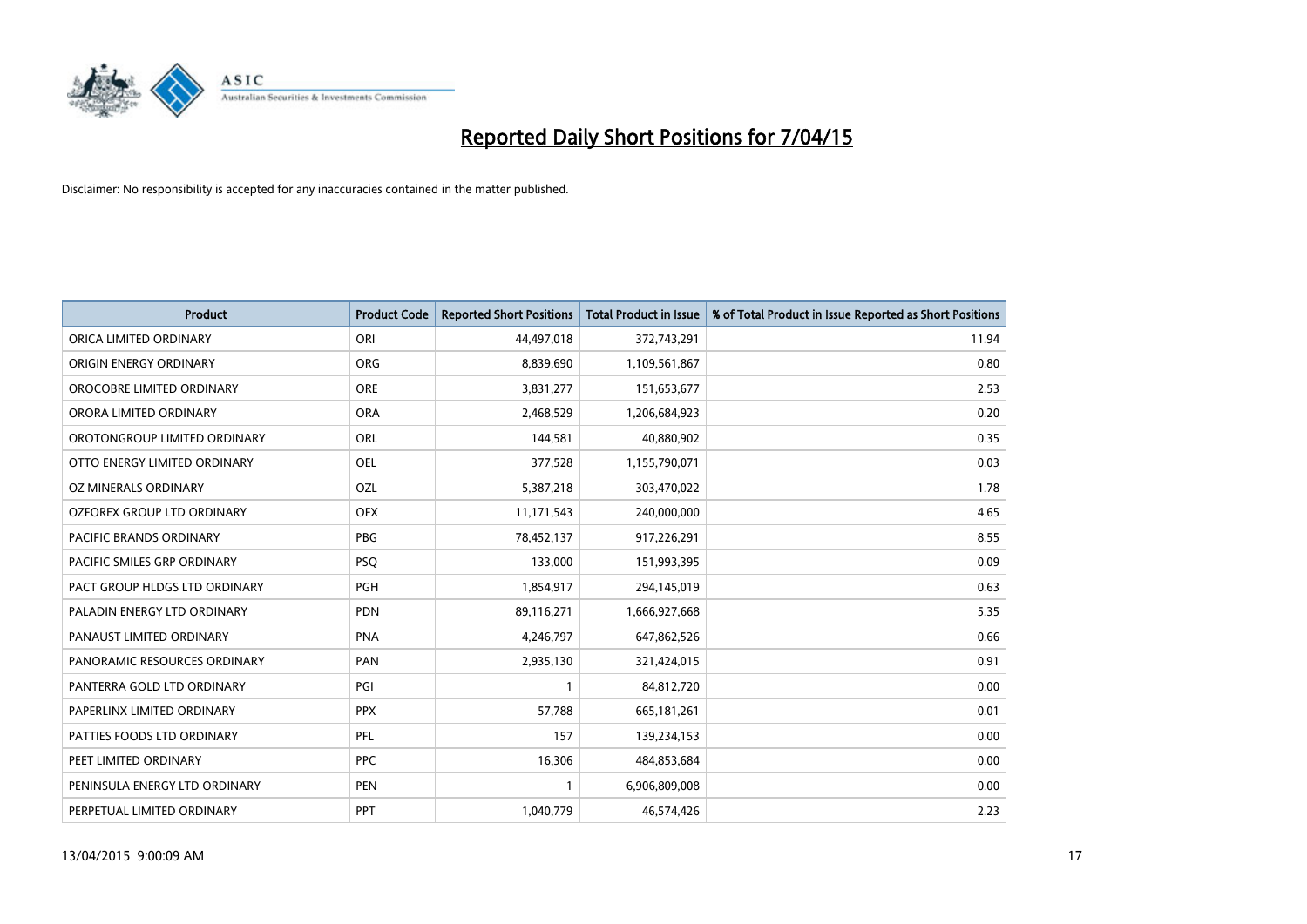

| <b>Product</b>                      | <b>Product Code</b> | <b>Reported Short Positions</b> | <b>Total Product in Issue</b> | % of Total Product in Issue Reported as Short Positions |
|-------------------------------------|---------------------|---------------------------------|-------------------------------|---------------------------------------------------------|
| PERSEUS MINING LTD ORDINARY         | PRU                 | 22,340,650                      | 526,656,401                   | 4.24                                                    |
| PHARMAXIS LTD ORDINARY              | <b>PXS</b>          | 8,779                           | 311,702,299                   | 0.00                                                    |
| PLATINUM ASSET ORDINARY             | <b>PTM</b>          | 2,725,799                       | 584,652,029                   | 0.47                                                    |
| PLATINUM AUSTRALIA ORDINARY         | <b>PLA</b>          | 836,127                         | 504,968,043                   | 0.17                                                    |
| PLATINUM CAPITAL LTD ORDINARY       | <b>PMC</b>          | 232,135                         | 233,325,987                   | 0.10                                                    |
| PMP LIMITED ORDINARY                | <b>PMP</b>          | 27,581                          | 323,781,124                   | 0.01                                                    |
| POSEIDON NICK LTD ORDINARY          | <b>POS</b>          | 1,300,460                       | 683,588,322                   | 0.19                                                    |
| PRANA BIOTECHNOLOGY ORDINARY        | PBT                 | 4,455,910                       | 527,107,470                   | 0.85                                                    |
| PREMIER INVESTMENTS ORDINARY        | <b>PMV</b>          | 466,883                         | 155,900,075                   | 0.30                                                    |
| PRIMARY HEALTH CARE ORDINARY        | <b>PRY</b>          | 57,012,390                      | 512,130,550                   | 11.13                                                   |
| PRIME MEDIA GRP LTD ORDINARY        | PRT                 | 960,177                         | 366,330,303                   | 0.26                                                    |
| PROGRAMMED ORDINARY                 | <b>PRG</b>          | 641,745                         | 118,667,178                   | 0.54                                                    |
| PROMESA LIMITED ORDINARY            | <b>PRA</b>          | 7,298,713                       | 384,412,465                   | 1.90                                                    |
| <b>QANTAS AIRWAYS ORDINARY</b>      | QAN                 | 826,183                         | 2,196,330,250                 | 0.04                                                    |
| OBE INSURANCE GROUP ORDINARY        | <b>OBE</b>          | 13,543,785                      | 1,364,945,301                 | 0.99                                                    |
| <b>QUBE HOLDINGS LTD ORDINARY</b>   | <b>QUB</b>          | 2,260,516                       | 1,054,428,076                 | 0.21                                                    |
| QUICKSTEP HOLDINGS ORDINARY         | OHL                 | 50,000                          | 397,873,501                   | 0.01                                                    |
| RAMSAY HEALTH CARE ORDINARY         | <b>RHC</b>          | 554,998                         | 202,081,252                   | 0.27                                                    |
| <b>RCG CORPORATION LTD ORDINARY</b> | <b>RCG</b>          | 1,797,380                       | 304,342,911                   | 0.59                                                    |
| <b>RCR TOMLINSON ORDINARY</b>       | <b>RCR</b>          | 562,113                         | 138,745,453                   | 0.41                                                    |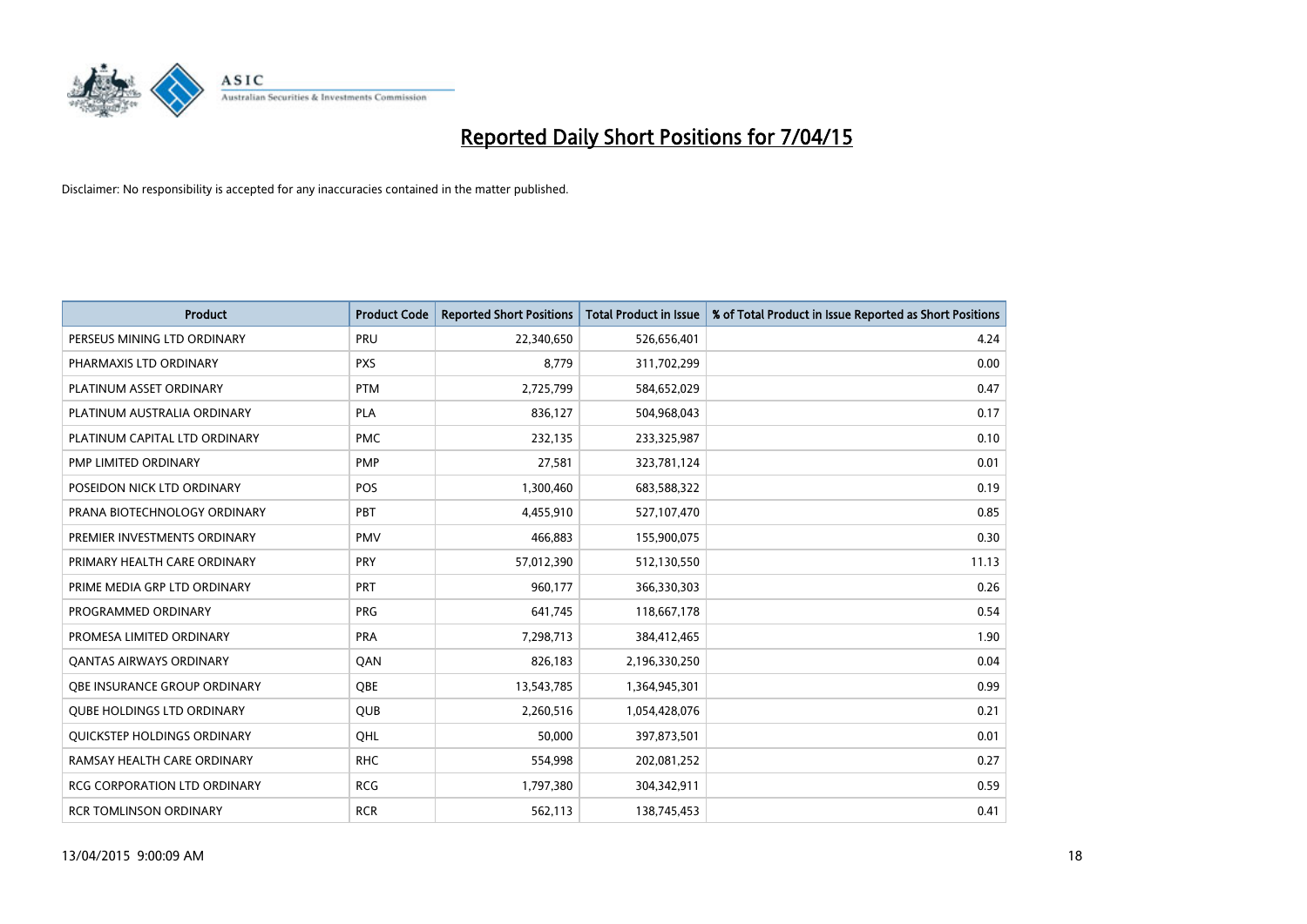

| <b>Product</b>                      | <b>Product Code</b> | <b>Reported Short Positions</b> | <b>Total Product in Issue</b> | % of Total Product in Issue Reported as Short Positions |
|-------------------------------------|---------------------|---------------------------------|-------------------------------|---------------------------------------------------------|
| <b>REA GROUP ORDINARY</b>           | <b>REA</b>          | 2,098,305                       | 131,714,699                   | 1.59                                                    |
| RECALL HOLDINGS LTD ORDINARY        | <b>REC</b>          | 376,649                         | 313,674,711                   | 0.12                                                    |
| <b>RECKON LIMITED ORDINARY</b>      | <b>RKN</b>          | 1,457,961                       | 112,084,762                   | 1.30                                                    |
| <b>RED 5 LIMITED ORDINARY</b>       | <b>RED</b>          | 174,739                         | 759,451,008                   | 0.02                                                    |
| <b>RED FORK ENERGY ORDINARY</b>     | <b>RFE</b>          | 112,160                         | 501,051,719                   | 0.02                                                    |
| REDBANK ENERGY LTD ORDINARY         | <b>AEI</b>          | 13                              | 786,287                       | 0.00                                                    |
| REGIONAL EXPRESS ORDINARY           | <b>REX</b>          | 26,511                          | 110,154,375                   | 0.02                                                    |
| REGIS HEALTHCARE LTD ORDINARY       | <b>REG</b>          | 502,175                         | 300, 345, 797                 | 0.17                                                    |
| <b>REGIS RESOURCES ORDINARY</b>     | <b>RRL</b>          | 29,434,392                      | 499,781,595                   | 5.89                                                    |
| RESMED INC CDI 10:1                 | <b>RMD</b>          | 3,066,955                       | 1,403,838,170                 | 0.22                                                    |
| RESOLUTE MINING ORDINARY            | <b>RSG</b>          | 11,011,278                      | 641,189,223                   | 1.72                                                    |
| <b>RESOURCE GENERATION ORDINARY</b> | <b>RES</b>          | $\mathbf{1}$                    | 581,380,338                   | 0.00                                                    |
| RETAIL FOOD GROUP ORDINARY          | <b>RFG</b>          | 4,887,266                       | 160,321,903                   | 3.05                                                    |
| REWARDLE HOLDING LTD ORDINARY       | <b>RXH</b>          | 11,651                          | 55,151,512                    | 0.02                                                    |
| REX MINERALS LIMITED ORDINARY       | <b>RXM</b>          | 718,032                         | 220,519,784                   | 0.33                                                    |
| RIDLEY CORPORATION ORDINARY         | <b>RIC</b>          | 18,396                          | 307,817,071                   | 0.01                                                    |
| RIO TINTO LIMITED ORDINARY          | <b>RIO</b>          | 6,534,691                       | 435,758,720                   | 1.50                                                    |
| RNY PROPERTY TRUST UNITS            | <b>RNY</b>          | 1,000                           | 263,413,889                   | 0.00                                                    |
| <b>ROX RESOURCES ORDINARY</b>       | <b>RXL</b>          | 5,523,255                       | 850,540,095                   | 0.65                                                    |
| ROYAL WOLF HOLDINGS ORDINARY        | <b>RWH</b>          | 185,874                         | 100,387,052                   | 0.19                                                    |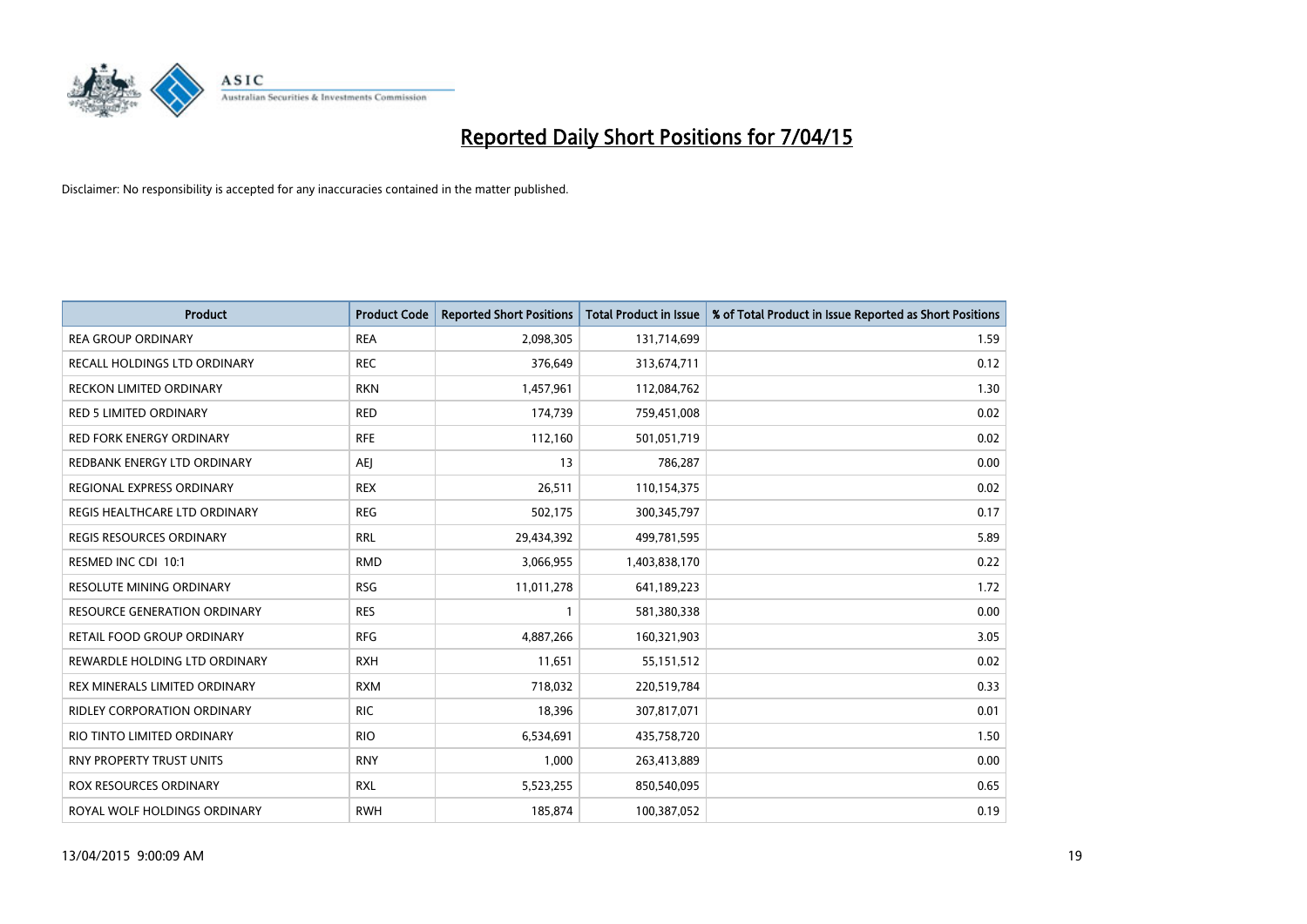

| <b>Product</b>                        | <b>Product Code</b> | <b>Reported Short Positions</b> | <b>Total Product in Issue</b> | % of Total Product in Issue Reported as Short Positions |
|---------------------------------------|---------------------|---------------------------------|-------------------------------|---------------------------------------------------------|
| SAI GLOBAL LIMITED ORDINARY           | SAI                 | 665,594                         | 211,761,727                   | 0.31                                                    |
| SALMAT LIMITED ORDINARY               | <b>SLM</b>          | 11,073                          | 159,812,799                   | 0.01                                                    |
| SAMSON OIL & GAS LTD ORDINARY         | SSN                 | 406,800                         | 2,837,782,022                 | 0.01                                                    |
| SANDFIRE RESOURCES ORDINARY           | <b>SFR</b>          | 348,574                         | 156,428,011                   | 0.22                                                    |
| <b>SANTOS LTD ORDINARY</b>            | <b>STO</b>          | 35,204,492                      | 1,002,281,381                 | 3.51                                                    |
| SARACEN MINERAL ORDINARY              | SAR                 | 4,159,547                       | 792,784,738                   | 0.52                                                    |
| SCA PROPERTY GROUP STAPLED SECURITIES | SCP                 | 16,126,244                      | 650,839,582                   | 2.48                                                    |
| <b>SCENTRE GRP STAPLED</b>            | SCG                 | 8,367,155                       | 5,324,296,678                 | 0.16                                                    |
| SEDGMAN LIMITED ORDINARY              | <b>SDM</b>          | 543,805                         | 227,059,277                   | 0.24                                                    |
| SEEK LIMITED ORDINARY                 | <b>SEK</b>          | 13,684,817                      | 344,076,965                   | 3.98                                                    |
| SELECT HARVESTS ORDINARY              | <b>SHV</b>          | 1,196,484                       | 70,940,874                    | 1.69                                                    |
| SENEX ENERGY LIMITED ORDINARY         | SXY                 | 93,411,391                      | 1,149,657,377                 | 8.13                                                    |
| SEVEN GROUP HOLDINGS ORDINARY         | <b>SVW</b>          | 7,783,464                       | 296,260,281                   | 2.63                                                    |
| SEVEN WEST MEDIA LTD ORDINARY         | <b>SWM</b>          | 46,029,499                      | 999,160,872                   | 4.61                                                    |
| SG FLEET GROUP LTD ORDINARY           | SGF                 | 3,932                           | 242,691,826                   | 0.00                                                    |
| SHINE CORPORATE ORDINARY              | SHJ                 | 385,275                         | 172,400,081                   | 0.22                                                    |
| SIGMA PHARMACEUTICAL ORDINARY         | <b>SIP</b>          | 13,060,113                      | 1,093,424,867                 | 1.19                                                    |
| SILEX SYSTEMS ORDINARY                | <b>SLX</b>          | 4,779,083                       | 170,467,339                   | 2.80                                                    |
| SILVER CHEF LIMITED ORDINARY          | <b>SIV</b>          | 28,187                          | 30,917,235                    | 0.09                                                    |
| SILVER LAKE RESOURCE ORDINARY         | <b>SLR</b>          | 18,087,026                      | 503,233,971                   | 3.59                                                    |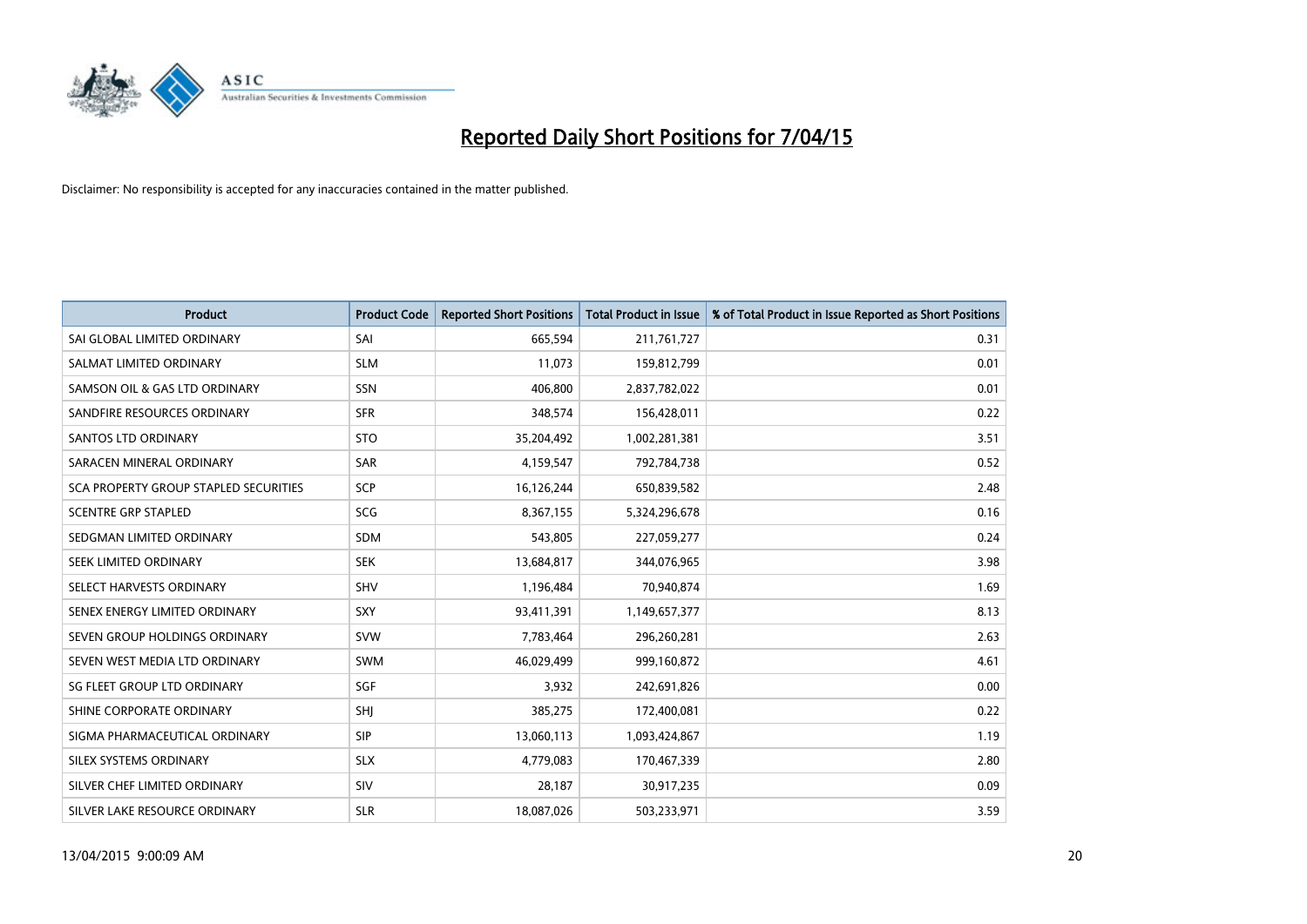

| <b>Product</b>                           | <b>Product Code</b> | <b>Reported Short Positions</b> | <b>Total Product in Issue</b> | % of Total Product in Issue Reported as Short Positions |
|------------------------------------------|---------------------|---------------------------------|-------------------------------|---------------------------------------------------------|
| SIMS METAL MGMT LTD ORDINARY             | <b>SGM</b>          | 17,588,520                      | 204,795,889                   | 8.59                                                    |
| SINGAPORE TELECOMM. CHESS DEPOSITARY INT | SGT                 | 3,904,997                       | 130,397,705                   | 2.99                                                    |
| SINO GAS ENERGY ORDINARY                 | <b>SEH</b>          | 13,303,114                      | 1,544,247,358                 | 0.86                                                    |
| SIRIUS RESOURCES NL ORDINARY             | <b>SIR</b>          | 17,390,751                      | 341,638,269                   | 5.09                                                    |
| SIRTEX MEDICAL ORDINARY                  | <b>SRX</b>          | 267,220                         | 56,530,231                    | 0.47                                                    |
| SKILLED GROUP LTD ORDINARY               | <b>SKE</b>          | 6,645,334                       | 235,898,291                   | 2.82                                                    |
| SKY NETWORK ORDINARY                     | <b>SKT</b>          | 231,133                         | 389,139,785                   | 0.06                                                    |
| SKYCITY ENT GRP LTD ORDINARY             | <b>SKC</b>          | 8,068,851                       | 587,472,741                   | 1.37                                                    |
| SKYDIVE THE BEACH GR ORDINARY            | <b>SKB</b>          | 289,760                         | 293,369,700                   | 0.10                                                    |
| <b>SLATER &amp; GORDON ORDINARY</b>      | SGH                 | 7,498,822                       | 209,730,529                   | 3.58                                                    |
| SMS MANAGEMENT. ORDINARY                 | <b>SMX</b>          | 1,061,405                       | 69,311,365                    | 1.53                                                    |
| SONIC HEALTHCARE ORDINARY                | SHL                 | 3,084,762                       | 401,961,556                   | 0.77                                                    |
| SOUL PATTINSON (W.H) ORDINARY            | SOL                 | 44,569                          | 239,395,320                   | 0.02                                                    |
| SPARK INFRASTRUCTURE STAPLED US PROHIBT. | SKI                 | 48,132,324                      | 1,466,360,128                 | 3.28                                                    |
| SPARK NEW ZEALAND ORDINARY               | <b>SPK</b>          | 6,799,326                       | 1,834,783,488                 | 0.37                                                    |
| SPDR 200 FUND ETF UNITS                  | <b>STW</b>          | 2,855                           | 48,005,598                    | 0.01                                                    |
| SPECIALTY FASHION ORDINARY               | SFH                 | 31,994                          | 192,236,121                   | 0.02                                                    |
| SPOTLESS GRP HLD LTD ORDINARY            | <b>SPO</b>          | 43,226,931                      | 1,098,290,178                 | 3.94                                                    |
| ST BARBARA LIMITED ORDINARY              | <b>SBM</b>          | 5,992,837                       | 495,102,525                   | 1.21                                                    |
| STARPHARMA HOLDINGS ORDINARY             | SPL                 | 7,100,746                       | 319,138,501                   | 2.22                                                    |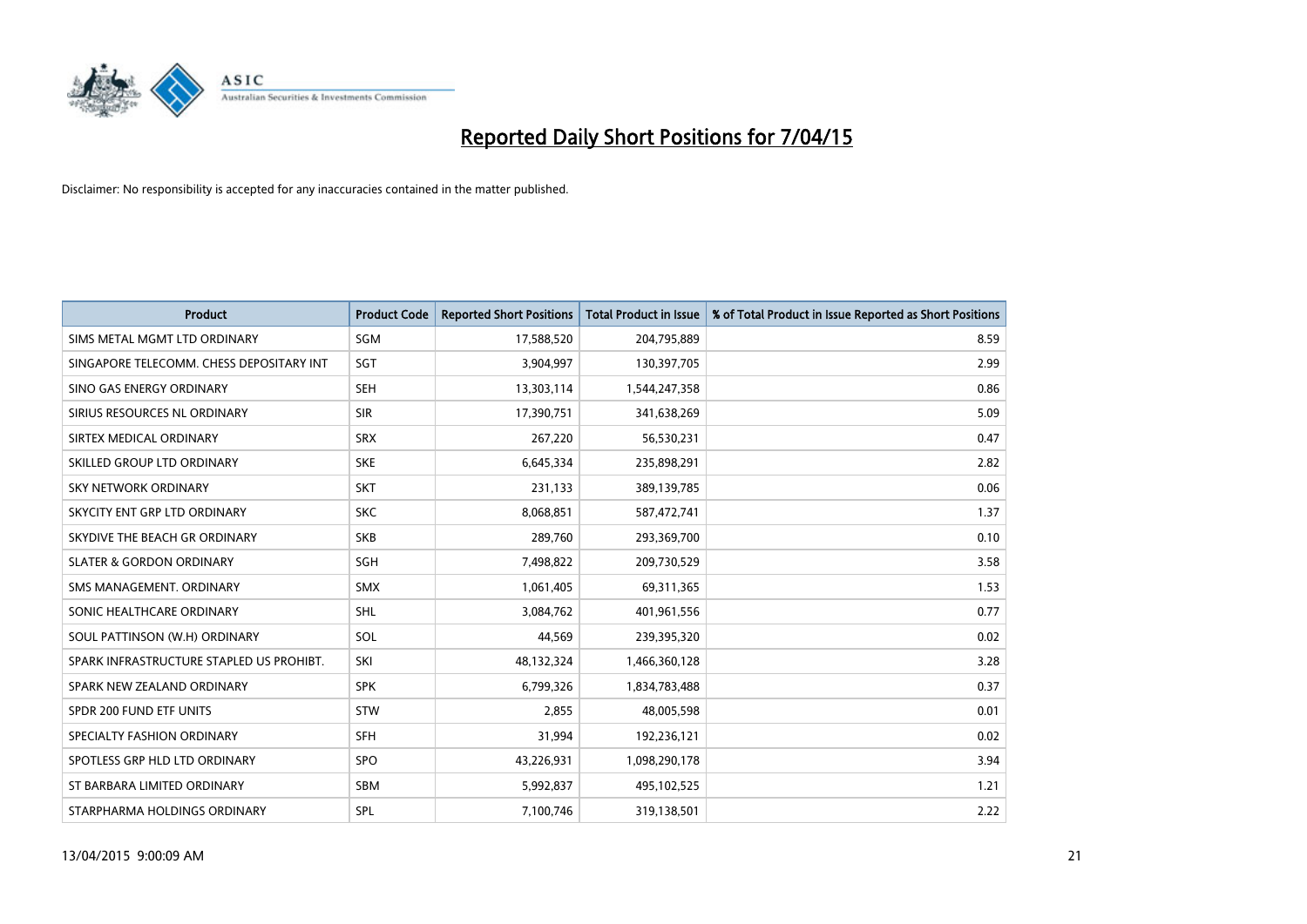

| <b>Product</b>                   | <b>Product Code</b> | <b>Reported Short Positions</b> | <b>Total Product in Issue</b> | % of Total Product in Issue Reported as Short Positions |
|----------------------------------|---------------------|---------------------------------|-------------------------------|---------------------------------------------------------|
| STEADFAST GROUP LTD ORDINARY     | <b>SDF</b>          | 8,845,367                       | 741,449,461                   | 1.19                                                    |
| STHN CROSS MEDIA ORDINARY        | <b>SXL</b>          | 27,553,985                      | 732,319,622                   | 3.76                                                    |
| STOCKLAND UNITS/ORD STAPLED      | SGP                 | 5,635,661                       | 2,361,717,862                 | 0.24                                                    |
| STRAITS RES LTD. ORDINARY        | SRQ                 | 20,212                          | 1,217,730,293                 | 0.00                                                    |
| STRIKE ENERGY LTD ORDINARY       | <b>STX</b>          | 100,000                         | 833,330,946                   | 0.01                                                    |
| STW COMMUNICATIONS ORDINARY      | SGN                 | 15,351,632                      | 409,699,000                   | 3.75                                                    |
| SUNCORP GROUP LTD ORDINARY       | <b>SUN</b>          | 6,134,061                       | 1,286,600,980                 | 0.48                                                    |
| SUNDANCE ENERGY ORDINARY         | <b>SEA</b>          | 5,851,538                       | 549,351,227                   | 1.07                                                    |
| SUNDANCE RESOURCES ORDINARY      | <b>SDL</b>          | 61,736,899                      | 3,110,250,938                 | 1.98                                                    |
| SUNLAND GROUP LTD ORDINARY       | <b>SDG</b>          | 128,879                         | 181,710,087                   | 0.07                                                    |
| SUPER RET REP LTD ORDINARY       | <b>SUL</b>          | 16,184,902                      | 197,030,571                   | 8.21                                                    |
| SURFSTITCH GROUP LTD ORDINARY    | <b>SRF</b>          | 89,001                          | 214,104,859                   | 0.04                                                    |
| SWICK MINING ORDINARY            | <b>SWK</b>          | 65,000                          | 217,643,703                   | 0.03                                                    |
| SYD AIRPORT STAPLED US PROHIBIT. | SYD                 | 20,400,939                      | 2,216,216,041                 | 0.92                                                    |
| SYRAH RESOURCES ORDINARY         | <b>SYR</b>          | 6,042,192                       | 165,223,076                   | 3.66                                                    |
| TABCORP HOLDINGS LTD ORDINARY    | <b>TAH</b>          | 15,093,026                      | 829,399,821                   | 1.82                                                    |
| TALISMAN MINING ORDINARY         | <b>TLM</b>          | $\mathbf{1}$                    | 131,538,627                   | 0.00                                                    |
| TAP OIL LIMITED ORDINARY         | <b>TAP</b>          | 19,288                          | 243,288,334                   | 0.01                                                    |
| TASSAL GROUP LIMITED ORDINARY    | <b>TGR</b>          | 321,096                         | 146,897,115                   | 0.22                                                    |
| TATTS GROUP LTD ORDINARY         | <b>TTS</b>          | 12,381,109                      | 1,446,215,698                 | 0.86                                                    |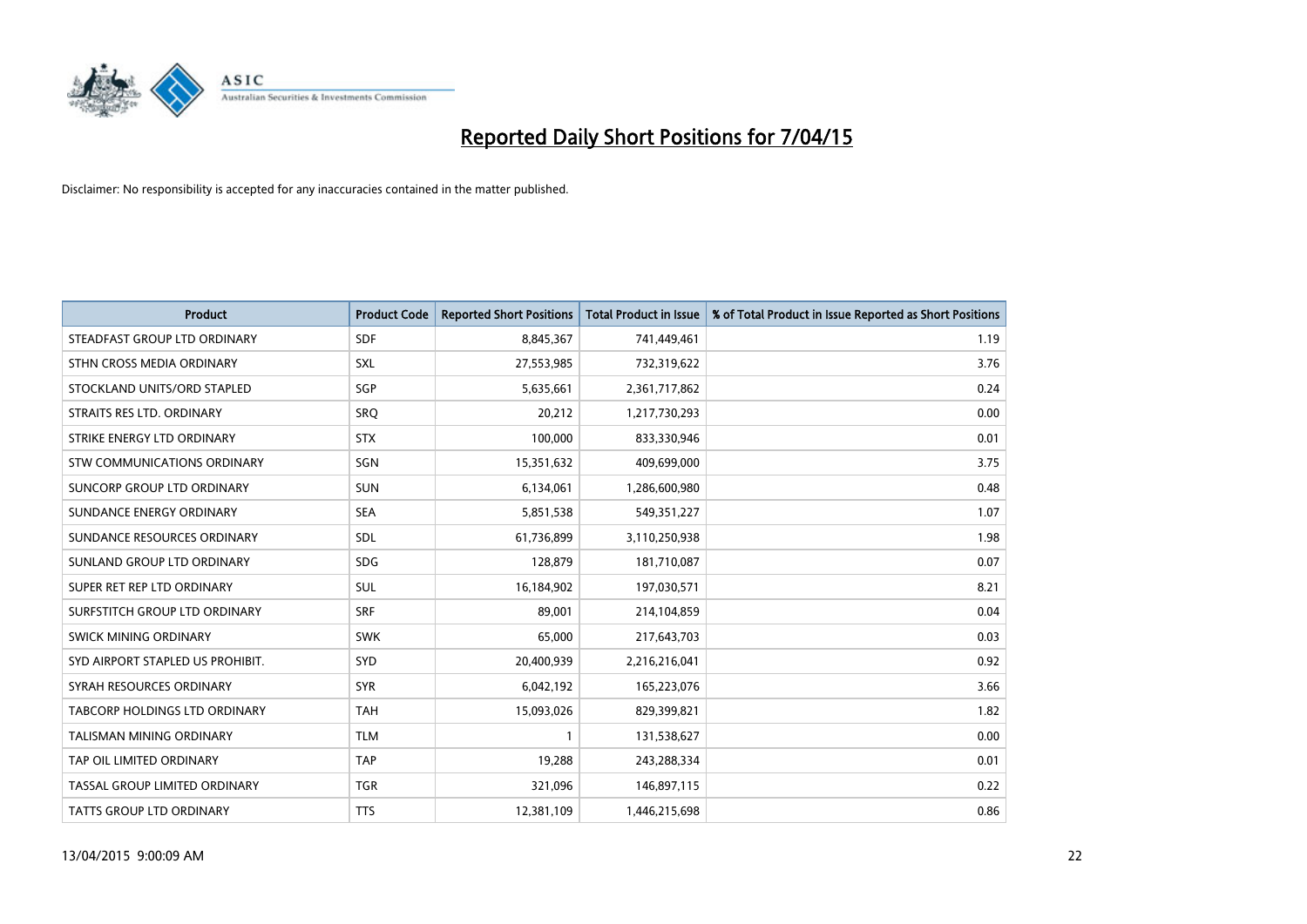

| <b>Product</b>                       | <b>Product Code</b> | <b>Reported Short Positions</b> | <b>Total Product in Issue</b> | % of Total Product in Issue Reported as Short Positions |
|--------------------------------------|---------------------|---------------------------------|-------------------------------|---------------------------------------------------------|
| <b>TECHNOLOGY ONE ORDINARY</b>       | <b>TNE</b>          | 1,518,037                       | 309,209,455                   | 0.49                                                    |
| TELSTRA CORPORATION. ORDINARY        | <b>TLS</b>          | 21,526,409                      | 12,225,655,836                | 0.18                                                    |
| TEN NETWORK HOLDINGS ORDINARY        | <b>TEN</b>          | 128,286,789                     | 2,630,984,596                 | 4.88                                                    |
| TERANGA GOLD CORP CDI 1:1            | <b>TGZ</b>          | 1,374                           | 68,637,175                    | 0.00                                                    |
| TFS CORPORATION LTD ORDINARY         | <b>TFC</b>          | 15,538,872                      | 326,983,445                   | 4.75                                                    |
| THE REJECT SHOP ORDINARY             | <b>TRS</b>          | 1,551,511                       | 28,844,648                    | 5.38                                                    |
| THINK CHILDCARE EDU ORDINARY         | <b>TNK</b>          | 500,000                         | 39,600,000                    | 1.26                                                    |
| THORN GROUP LIMITED ORDINARY         | <b>TGA</b>          | 31,761                          | 151,337,839                   | 0.02                                                    |
| <b>TIGER RESOURCES ORDINARY</b>      | <b>TGS</b>          | 6,842,132                       | 1,143,541,406                 | 0.60                                                    |
| TOLL HOLDINGS LTD ORDINARY           | <b>TOL</b>          | 1,159,880                       | 717,437,878                   | 0.16                                                    |
| TORO ENERGY LIMITED ORDINARY         | <b>TOE</b>          | 1                               | 1,903,769,581                 | 0.00                                                    |
| <b>TOUCHCORP LTD ORDINARY</b>        | <b>TCH</b>          | 125,000                         | 115,963,568                   | 0.11                                                    |
| <b>TOWER LIMITED ORDINARY</b>        | <b>TWR</b>          | 12,236                          | 178,145,130                   | 0.01                                                    |
| <b>TOX FREE SOLUTIONS ORDINARY</b>   | <b>TOX</b>          | 715,968                         | 133,949,884                   | 0.53                                                    |
| TPG TELECOM LIMITED ORDINARY         | <b>TPM</b>          | 14,966,949                      | 793,808,141                   | 1.89                                                    |
| TRADE ME GROUP ORDINARY              | <b>TME</b>          | 3,894,301                       | 396,830,595                   | 0.98                                                    |
| TRANSFIELD SERVICES ORDINARY         | <b>TSE</b>          | 8,301,275                       | 512,457,716                   | 1.62                                                    |
| TRANSPACIFIC INDUST, ORDINARY        | <b>TPI</b>          | 92,074,358                      | 1,579,914,690                 | 5.83                                                    |
| TRANSURBAN GROUP TRIPLE STAPLED SEC. | <b>TCL</b>          | 9,986,918                       | 1,914,461,916                 | 0.52                                                    |
| TREASURY GROUP ORDINARY              | <b>TRG</b>          | 134,537                         | 27,604,144                    | 0.49                                                    |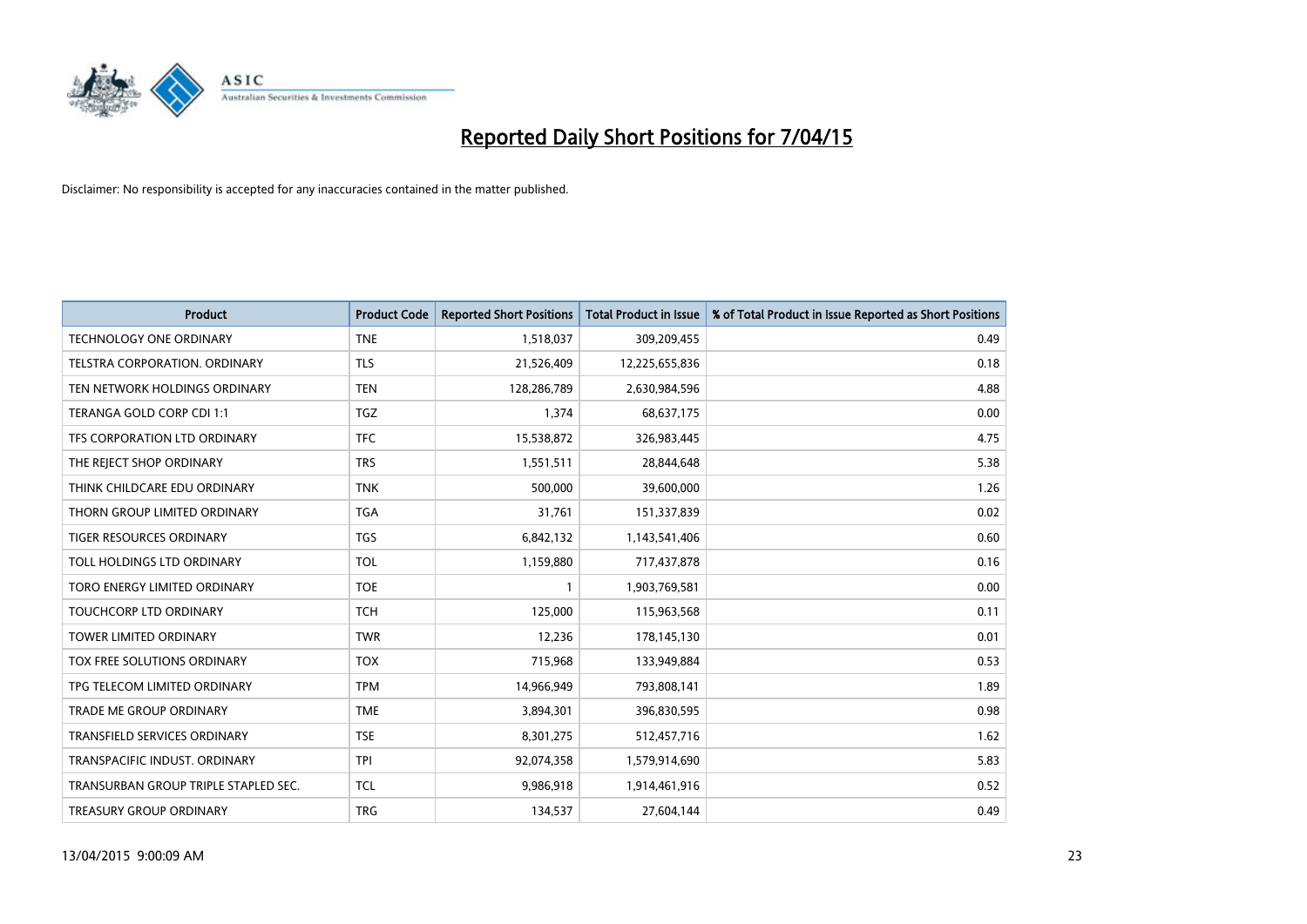

| <b>Product</b>                       | <b>Product Code</b> | <b>Reported Short Positions</b> | <b>Total Product in Issue</b> | % of Total Product in Issue Reported as Short Positions |
|--------------------------------------|---------------------|---------------------------------|-------------------------------|---------------------------------------------------------|
| TREASURY WINE ESTATE ORDINARY        | <b>TWE</b>          | 15,755,680                      | 651,261,403                   | 2.42                                                    |
| TRITON MIN LTD ORDINARY              | <b>TON</b>          | 120,000                         | 331,296,979                   | 0.04                                                    |
| TROY RESOURCES LTD ORDINARY          | <b>TRY</b>          | 5,380,161                       | 195,265,161                   | 2.76                                                    |
| UGL LIMITED ORDINARY                 | UGL                 | 16,821,212                      | 166,511,240                   | 10.10                                                   |
| UNILIFE CORPORATION CDI 6:1          | <b>UNS</b>          | 125,521                         | 263,223,282                   | 0.05                                                    |
| UXC LIMITED ORDINARY                 | <b>UXC</b>          | 373,257                         | 331,770,881                   | 0.11                                                    |
| <b>VEDA GROUP LTD ORDINARY</b>       | <b>VED</b>          | 10,608,910                      | 842,455,407                   | 1.26                                                    |
| VILLA WORLD LTD. ORDINARY            | <b>VLW</b>          | 71,590                          | 110,344,277                   | 0.06                                                    |
| VILLAGE ROADSHOW LTD ORDINARY        | <b>VRL</b>          | 4,391,711                       | 159,522,488                   | 2.75                                                    |
| VIRGIN AUS HLDG LTD ORDINARY         | <b>VAH</b>          | 30,114,309                      | 3,524,912,131                 | 0.85                                                    |
| VIRTUS HEALTH LTD ORDINARY           | <b>VRT</b>          | 4,083,553                       | 79,935,938                    | 5.11                                                    |
| <b>VISION EYE INSTITUTE ORDINARY</b> | <b>VEI</b>          | 343,685                         | 179,546,437                   | 0.19                                                    |
| <b>VOCATION LTD ORDINARY</b>         | <b>VET</b>          | 3,967,243                       | 230,000,000                   | 1.72                                                    |
| <b>VOCUS COMMS LTD ORDINARY</b>      | <b>VOC</b>          | 6,450,300                       | 105,441,949                   | 6.12                                                    |
| WARRNAMBOOL CHEESE ORDINARY          | <b>WCB</b>          | 19                              | 56,098,797                    | 0.00                                                    |
| WATPAC LIMITED ORDINARY              | <b>WTP</b>          | 4,251,117                       | 189,258,397                   | 2.25                                                    |
| <b>WDS LIMITED ORDINARY</b>          | <b>WDS</b>          | 50,000                          | 144,740,614                   | 0.03                                                    |
| WEBJET LIMITED ORDINARY              | <b>WEB</b>          | 553,058                         | 80,397,959                    | 0.69                                                    |
| <b>WESFARMERS LIMITED ORDINARY</b>   | <b>WES</b>          | 8,751,730                       | 1,123,752,517                 | 0.78                                                    |
| WESTERN AREAS LTD ORDINARY           | <b>WSA</b>          | 2,499,718                       | 232,580,131                   | 1.07                                                    |